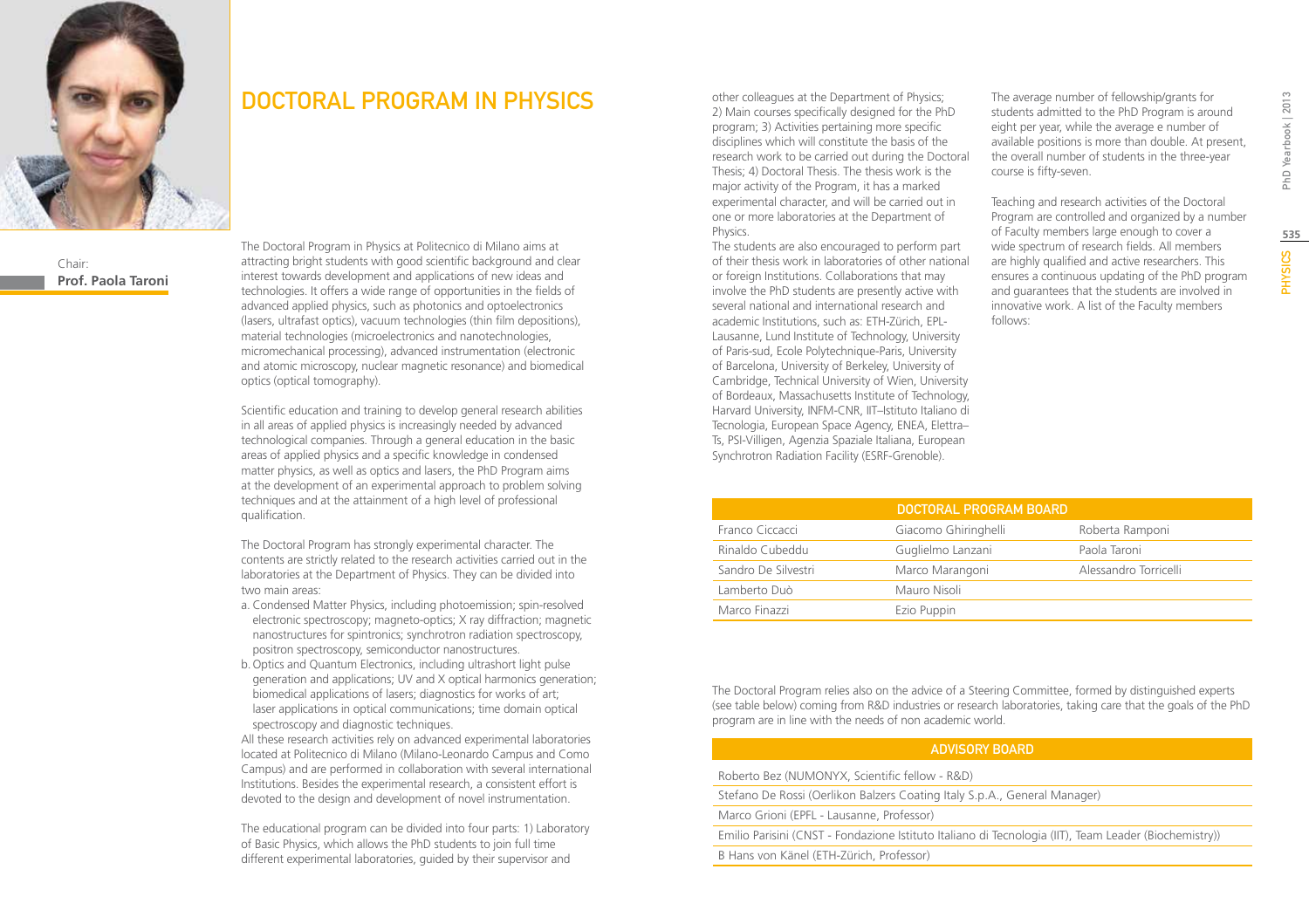# **ADVANCED TECHNIQUES FOR<br>SPECTROSCOPY OF DIFFUSIVE<br>Ilaria Bargigia - Supervisor: Antonio Pifferi** sp ECTROSCOPY OF DIFFUSIVE ME

The research leading to this PhD dissertation has been accomplished in the Physics Department of Politecnico di Milano (Milano, Italy) and in the Division of Atomic Physics of Lund University (Lund, Sweden). The main framework of this work resides in the interaction of is able to probe molecular light with diffusive media (*e. g.* biological tissues, wood). In recent years, there has been an increasing interest towards the non-destructive characterization of diffusive materials by means of optical methods and several advanced techniques have been developed based on Continuous Wave (CW), Frequency-Domain (FD) or Time-Resolved (TR) approaches. Although CW techniques are more common and can be found in different commercial systems, nowadays broadband time-resolved spectroscopic techniques are seen as valid alternatives for non-standard cutting-edge research and are applied and perfected in few centres of excellence around the world as in Lund University (group of Prof. S. Andersson-Engels) and in Politecnico di Milano by our group. Usually, broadband Time-Resolved Spectroscopy is performed in the wavelength range 600-1100 nm, the so-called therapeutic window, where the light is less attenuated by the main constituents of biological tissues.

Another advanced spectroscopic technique is the GASMAS - Gas in Scattering Media Absorption Spectroscopy, proposed by the group of Prof. S. Svanberg of Lund University. GASMAS, exploiting the scattering properties of turbid materials, gases trapped in pores of diffusive materials. Examples of application include the analysis of water vapour and oxygen in human sinuses, the investigation of gases in food packaging or the analysis of gases in nano-porous materials or pharmaceutical products. During these three years, my work has been mainly dedicated to push the limits of Time-Resolved Diffuse Spectroscopy in terms of spectral range, portability of the instrument and of range of applicability (*e.g.* low scattering/high absorption samples). Moreover, I worked for applying this technique. together with GASMAS, in new innovative fields of investigation. In particular, this thesis consists of three main levels: Exploration of applicability limits: absorbers (as collagen and critical situations for Time-Resolved measurements are taken into account, connected for example to high absorption and/or low scattering values of the sample. A study on the best operating conditions is presented, with the aim of

finalizing the system for each

particular application. Instrument development: a portable time-resolved system and a laboratory workstation for time-resolved measurements in the extended spectral range 1100-1700 nm are developed. The first system meets the need for a portable as well as flexible solution for performing measurements in the field: it is a multi-purpose unit for timeresolved spectroscopy which can be easily and effortless modified to suit different applications, for example substituting the detector stage to investigate different wavelength range of interest. The second system works in the spectral region extending beyond 1100 nm, which up to now is largely unexplored by time-resolved diffuse techniques probably due to the uneasy combination of tunable laser sources and suitable detectors with sensitivity down to the single-photon level. A scheme of the set-up is reported in Figure 1. Study of materials: results on the characterization of organic lipids) beyond 1100 nm and on the optical study of wood with combined measurements of time-resolved spectroscopy and GASMAS are presented. In particular, the first *in-vivo* measurements up to 1400 nm were performed on the breast and the arm of two healthy



**1. Figure of the experimental set-up for time-domain diffuse optical spectroscopy up to 1700 nm: the light source is a supercontinuum fibre laser, radiation is dispersed by means of a rotating prism and the diffused light is collected by a Single-Photon Avalanche Diode with active area in InGaAs/InP**

volunteers and we were able to attribute the main absorption features to the principal constituents of biological tissues as collagen, lipids and water. Other important results have been obtained from the optical analysis of wood. The measurements enabled us to monitor various properties of wood such as moisture content and oxygen diffusion. Moreover, valuable information could also be provided on wood internal structure, anisotropy, percentage of relative humidity, gas porosity and permeability. The optical analysis was also extended to archaeological wood. In particular, a first measurement on a sample from the shipwreck VASA proved the feasibility of time-resolved measurements in the range 1050-1450 nm to detect the presence of

polyethylene glycol, a polymer used for conservation of wood. As final application, a study on the feasibility of this technique for the *in-vivo* detection of carbon dioxide in tissues of rabbits is presented. Future work will be done to increase the number of healthy subjects for the *in-vivo* investigation of tissues beyond 1100 nm and to determine the concentration of the main biological constituents. For what concerns the optical analysis of wood, the main future aim is to quantify its principal components, with a particular interest in the wood uptake of impregnants.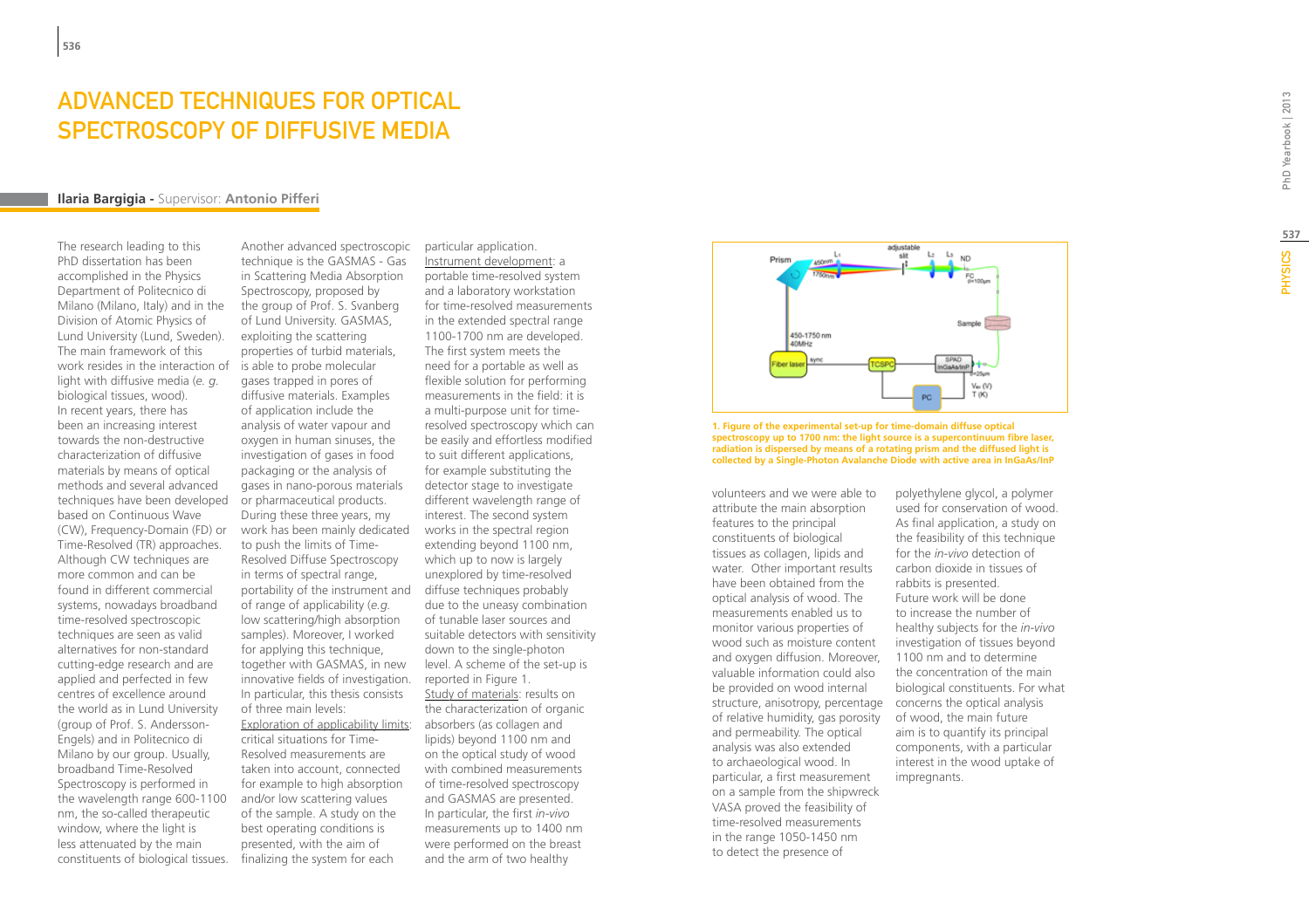### DEVELOPMENT AND APPLICATION OF A RAMAN mapping instrument for the study of Cultural Heritage

#### **Alex Brambilla -** Supervisor: **Gianluca Valentini**

The thesis reports the project, the development and the application of a novel instrument for Raman spectroscopy. Based on a semiconductor laser and a pair of galvanometric mirrors, the proposed device is able to map an area of approximately 5 cm of a surface at a distance of 20 cm from the instrument: among the other features, the most striking characteristic of the instrument is its long depth-of-field, which makes it particularly suitable for the analysis of archaeological founds and of works of art.

In Cultural Heritage the necessity to monitor wide surfaces of heterogeneous artefacts is particularly urgent. The objects of interest, from paintings to frescoes, from mosaics to tapestries, can be characterised only by an extensive sampling over the surface, being a singleshot analysis not representative of the whole item. Moreover, only in rare cases an actual extraction of the specimen is allowed: an optical technique, such as Raman spectroscopy, is ideal for achieving chemical information without damaging or altering the analysed surface. The possibility to perform this measurements at a certain distance, without moving the sample, increases dramatically the number of possible applications; together with the already cited long

depth-of field, this feature permits analysis of non-flat objects, such as bas-reliefs, stuccoes, sculptures and pieces of design objects. In addition the long working distance is necessary in order to allow the instrument to be employed on site, where physical and practical obstacles often prevent the adoption of a standard micro-Raman instrument. The chance of performing remote measurements not only considerably widens the range of applications, but it also makes the device less affected by the vibrations which perturb contact with respect to a similar analysis when performed out of the laboratory environment. To permit the in situ application of the Raman device the project was specifically addressed towards a mobile layout, which consists of a probe head, mounted on a tripod, and remotely connected to the laser source and to the acquisition unit, both lodged on a mobile scaffold. The probe head contains the galvanometric mirrors which deflect the laser beam on the different points of the field of view and a custom optical system which is responsible of the focus and the collection of the backscattered light. The latter is the most crucial element of the whole set-up: it has been developed following an accurate study of the light path towards the

sample and the reverse, for all the possible tilt angles provided by the mirrors. Simulations, run by the ray tracing software Zemax(R) permitted an optimization of the building parameters and an estimate of the collection efficiency. Light-weight materials, like carbon fibre reinforced plastic, and small-sized components have been chosen out of commercially available items; the selection followed the purpose of portability but the aim has been to maintain sufficiently good performances desktop instrument. A custommade software is adopted to manage the three computercontrolled devices (besides the galvanometric mirrors, the spectrograph and the CCD used to acquire and discriminate the Raman signal) with a unique virtual interface, specifically conceived for selective mapping measurements. After an introductory chapter describing the classical and quantum theory of Raman scattering, with a particular glance on the information provided by the homonym spectroscopy method and on its critical points, the thesis focuses on the development of the instrument, previously synthesized. Then, a brief report of the tests for characterizing the effectiveness of the

prototype instrument is given: spatial resolution, extent of the field of view and of the depth of field were assessed through dedicated tests. A measurement on a model painted panel determined the capability of the instrument to discriminate the spectral fingerprints of traditional pigments; this case study permitted, as well, to employ other non-destructive methods of analysis and compare the results with the spectral data obtained by the Raman spectrometer. Spectra collected by different samples, extracted from real object of interests such as the Italian Auschwitz Memorial, or from white pigments of the last century, are reported and commented as examples of applications; in particular, the case study of the design telephone "Grillo" is presented to underline the effectiveness in the study of 3D objects. The last chapter is dedicated to the application of another Raman portable instrument to amino acids, in the framework of a joint project with the Institute of Electronic Structure and Laser (IESL-FORTH) of Heraklion, Greece. The aim of the work is to help the detection of traces of organic materials in archaeological finds by exploiting the so-called Surface-Enhanced Raman Spectroscopy (SERS); this is an advanced

method which employs a nanostructured metal as a substrate to boost the Raman signal of an analyte, adsorbed on its surface. The common background which links this research activity with the main object of the thesis is the search for new solutions in the application of Raman spectroscopy for *in situ* study of historical or artistic artefacts. The possibility to apply directly on the archaeological site a simple and reproducible technique for the detection of small organic molecules is here evaluated, starting with the analysis of amino acids in aqueous solutions. The goal is to achieve a significant detection limit for more complex substances, which will enable the researchers to identify traces of biological materials (e.g. wine, oil, honey) still present in some finds of ancient vessels or containers. Globally, this thesis aims to show two novel applications of a consolidated technique, such as Raman spectroscopy, to the analysis of Cultural Heritage. The bulk of the work here reported is the project and construction of a new instrument, characterised by a different approach, not only from the commercially available devices, but also with respect to the spectrometers currently adopted for the diagnostic of precious artefacts. Thanks to peculiar features, such as the possibility to map a macroscopic

surface without moving the sample and the stand-off character of the analyses, this instrument is an advantageous tool when analysing historical and artistic objects and it is particularly suitable for integration with other noninvasive techniques. Raman spectroscopy alone, indeed, is not usually enough for a safe identification; often, moreover, it can be hampered by competitive phenomena like fluorescence. An increasingly popular method such as SERS can be, in selected applications, a key to solve the intrinsic weakness incidental to Raman scattering: its employment with a portable Raman equipment has been, for the first time, successfully tested. Applications in the analysis of archaeological pottery are, therefore, foreseen .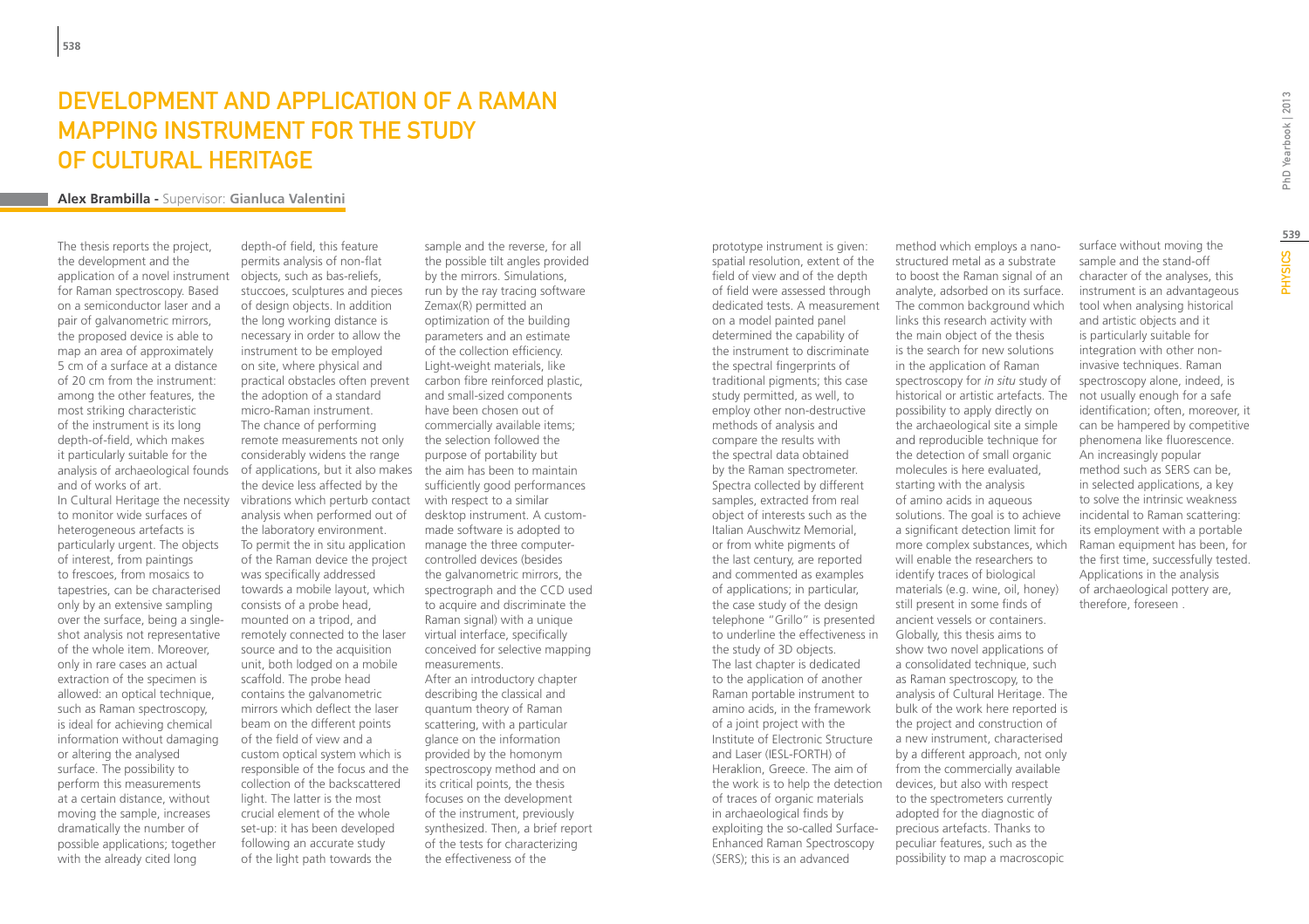## Deposition and Characterization of Silicon-Germanium Heterostructures for Thermoelectric Devices

### **Stefano Cecchi -** Supervisor: **Giovanni Isella**

The increasing demand of energy, together with the environmental impact of fossil fuels in global climate change, have opened in the last decades a large discussion aimed to identify strategies to improve the sustainability of our energetic system. While fundamental research is focusing on new materials and new concepts development which could overcome nowadays electronics, a parallel approach consists in coupled systems capable of efficiency harvest wasted energy.

Germanium and silicongermanium alloys have attracted in the last two decades the attention of the scientific community in many fields of technological research, such electronics, photonics, spintronics and more recently energy harvesting. The reason for such revamped interest is the improvements achieved in SiGe growth and fabrication technology, enabling the deposition of high quality epitaxial material and engineered low dimensional structures directly on Si. Indeed the strength of using the wellestablished and low-cost SiGe production techniques is the complete integrability with complementary metal-oxide semiconductor electronics based on Si.

In the field of thermoelectricity SiGe can play a primary role. Despite the significant scientific progresses reported in the recent solar cells and autonomous years, one of the crucial issues to be overcome in thermoelectric devices is the relatively low efficiency which characterizes the actual technology. Indeed in bulk materials the thermoelectric efficiency, defined by the figure of merit *ZT*, is limited by conflicting parameters. Nevertheless, the use of low dimensional structures such as multilayers has demonstrated the possibility to overcome these constrains favoring the enhancement of *ZT*.

For high temperature applications (above 900 K) SiGe alloys have the best thermoelectric efficiency. Even though the efficiency at room temperature for the best SiGe alloy is substantially lower than that of other materials, the integration with Si-based devices power. A great effort was together with the sustainability compared to the rare and often toxic materials used in state-ofthe-art thermoelectric modules are key factors for the choice of SiGe. While nanostructured bulk materials seem to be promising for high-power hightemperature applications, thin film technologies constitute an interesting opportunity for the development of low-power thermoelectric generators.

Integrated cooling and energy harvesting modules could be coupled to electronic devices, systems such remote sensors.

We have deposited and characterized thick Ge-rich SiGe multilayer structures with the aim of demonstrating efficient, cheap and integrated thermoelectric energy generation. Two approaches have been followed in order to enhance the low efficiency characterizing SiGe alloys at room temperature.

Most of the experimental activity has been focused on lateral devices based on modulationdoped multiple quantum well (MQW) structures, where both electrical and thermal conduction occur in the inplane direction (see Fig. 1). This solution is expected to improve *ZT* as well as the generated made for the development of optimized procedures allowing the deposition of the required thick structures on silicon on insulator (SOI) wafers. Feedback from X-ray diffraction (XRD) and transmission electron microscopy (TEM) analysis was used in order to improve the structural quality and match the requirements for the different designs. The structural characterization of the optimized material confirmed



**1. General schematic of the lateral structures. The 10 μm thick modulationdoped MQW stack is grown on top of a thin Si1−yGey relaxed buffer on SOI wafer**



**2. High-resolution TEM (a) and atomically-resolved scanning TEM (b) images of the thin layers characterizing the vertical structures, demonstrating a well defined Ge/SiGe structure.re, therefore, foreseen**

the quality and the reliability of the structures deposited by low-energy plasma-enhanced chemical vapor deposition (LEPECVD).

The thermoelectric properties have been characterized using a micro-fabricated suspended device, allowing for the measurement of all the parameters entering the

figure of merit *ZT* for the same piece of material. Although the measured *ZT* is far below the predicted value for equivalent MQW structures, the results demonstrate an enhancement compared to a reference SiGe alloy (also deposited by LEPECVD) and to literature data for p-Ge, encouraging further research.

The activity based on the second approach, consisting in the optimization of the thermal transport in vertical structures, where the heat and carrier transport occur in the crossplane direction, has started only recently. This solution is promising for the development of higher *ZT* materials compared to the lateral one. A common feature for all the proposed structures is the need of a few nm thick layers. XRD and TEM data demonstrated not only the feasibility of growing such superlattice structures with LEPECVD, with a minimum layer thickness below 1 nm, but also the extremely high quality of the deposited structures (see Fig. 2). The characterization will be focused mainly on two aspects: the understanding of the mechanisms involved in phonon propagation in SiGe superlattices and the role of dopants in these

In conclusion, although many aspects still need to be clarified for a complete understanding of the involved thermoelectric phenomena and the optimization of the efficiency in these structures, the preliminary thermoelectric characterization of lateral multilayers demonstrates the viability of SiGe based devices as integrated thermoelectric generators.

vertical structures.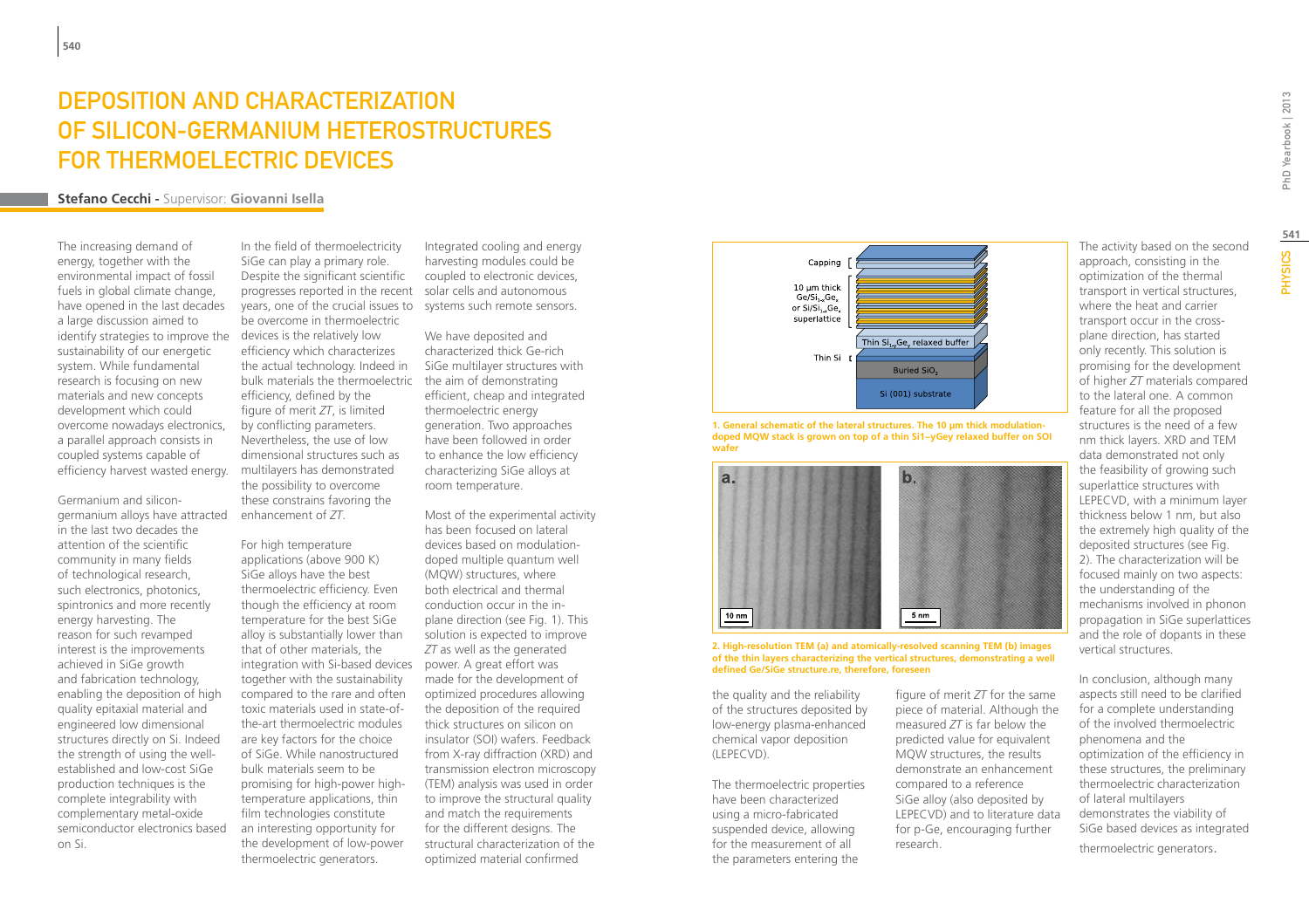### Solid/liquid organic devices for energy and life science

#### **Erica Lanzarini -** Supervisor: **Guglielmo Lanzani**

In the thesis, the results obtained during my 3-years PhD activity in the two major research fields of renewable energy and organic bioelectronics are reported. In particular, two main topics are treated, such as 1. Organic semiconductor-based, photocatalytic water splitting and 2. Organic prosthetic devices for sight restoring. In the first part of the thesis, organic semiconductors are generally described from the point of view of their peculiar optical and electronic characteristics. Their capability of charge generation and transport upon illumination renders them particularly appealing for the development of any kind of application requiring a photovoltaic, low-voltage operating regime. For our projects, particular interest is elicited by polymers showing active functionality in the range of visible light. Besides photovoltaic cells applications they can, in fact, be originally employed in different fields currently mainly dominated by inorganic materials, such as water splitting and prosthetic devices realization. Biocompatibility and biostability properties of organic materials are moreover taken into account, providing an accurate view of the related current knowledge at the state of the art. Biocompatibility, in particular, is a peculiar

characteristic of most organics; it descends from their carbonbased backbone rendering them of collected experimental similar to tissues´ structure and thus suitable for bio-mimetic applications and prosthetic purposes. After the introductory part, the first research topic treated, i.e. water splitting, is reviewed in detail. The water splitting phenomena is presented from both the theoretical and the devices` point of view. In reviewing the many different water splitting systems reported in literature at the best of our knowledge, most of which employing inorganic semiconductors such as titanium dioxide as active materials and operating upon external bias application, particular attention is devoted in the description of such systems which alternatively operate under photovoltaic conditions and/or employ organic materials as active layers. Consequently, the thin film, polymer-based, photocatalytic water splitting devices developed in our laboratories are presented. The description of such devices from both the realization and characterization point of view is organized as listed in the following: 1. Description of materials´ processing techniques for devices` realization, 2. Description of optical, electrical and electrochemical techniques and relative set up

employed for devices` testing, 3. Presentation and interpretation data, with particular focus on the characterization of photogenerated chemical reactions taking place at the polymer/water interface. In particular, the innovative possibility to promote gaseous hydrogen from bulk water using a simple polymeric thin film as a photocatalyst under photovoltaic conditions (with no additional bias applied) upon visible light illumination is presented, 4. Characterization of the polymer/aqueous solution interface and development of a possible interpretation model, able to describe the charges exchange mechanisms at the polymer/water interface, not yet formalized in literature. Possible future developments of the devices` are moreover presented, with particular focus on the solar-to-hydrogen efficiency maximization. In the second part of the work, the field of organic bioelectronics is taken into account. A detailed review of literature regarding this field is provided, with particular attention to the areas of prosthetic devices and transistors for sensing. Our project´s aim concerns the realization of an all-organic, prosthetic device, totally operating under photovoltaic conditions, able to substitute a

damaged human retina, subject of particular degenerative diseases which destroy the retinal photoreceptors, such as retinite pigmentosa. The organic artificial retina is conceived as a matrix of pixels, i.e. organic photodiodes, which act as photoreceptors and transduce optical signals into electrical ones. Two main results have been obtained until now within this project and are described in the thesis. The first one concerns the communication between a polymer-based organic device and rats´ hippocampal primary neurons. We in fact demonstrated for the first time how it is possible to obtain neurons´ stimulation using only visible light as an input and a simple polymeric thin film as a mediating platform. This result not only constitutes a fundamental and necessary step for the future realization of the prosthetic implant, but also establishes a new communication protocol between neuronal cells and prosthetic devices. The second fundamental result of our research concerns the stimulation of ganglion cells of blind rats´ explanted retinas. When retinal photoreceptors cells are damaged by certain diseases, blindness is caused in the patient. However, if all other retinal cellular layers are preserved, it is still possible

to obtain photostimulated signals to be delivered to the optical nerve, able in principle to restore sight. A very simply structured, polymer-based, thin film device is thus demonstrated to be able to elicit stimulation of retinal ganglion cells (which are responsible for signals delivery to the optical nerve) in rats´ explanted blind retinas. Stimulation has been tested under visible light illumination for different light pulses even within the day-light limit. As a further development within the retina prosthesis project, results of our research for biomimetic and biocompatible materials to be used as scaffolds for polymeric thin film based devices in in-vivo implants are reported. As a conclusion, future perspectives for polymer-based retinal prosthesis are taken into consideration, focusing on the most relevant issues to be faced, such as biocompatibility and biostability over time. Necessary further improvements for the devices are also underlined, such as, for example, the necessity to realize a proper organic pixels matrix within the polymeric active device, in order to mimic the natural photoreceptor distribution in the retina.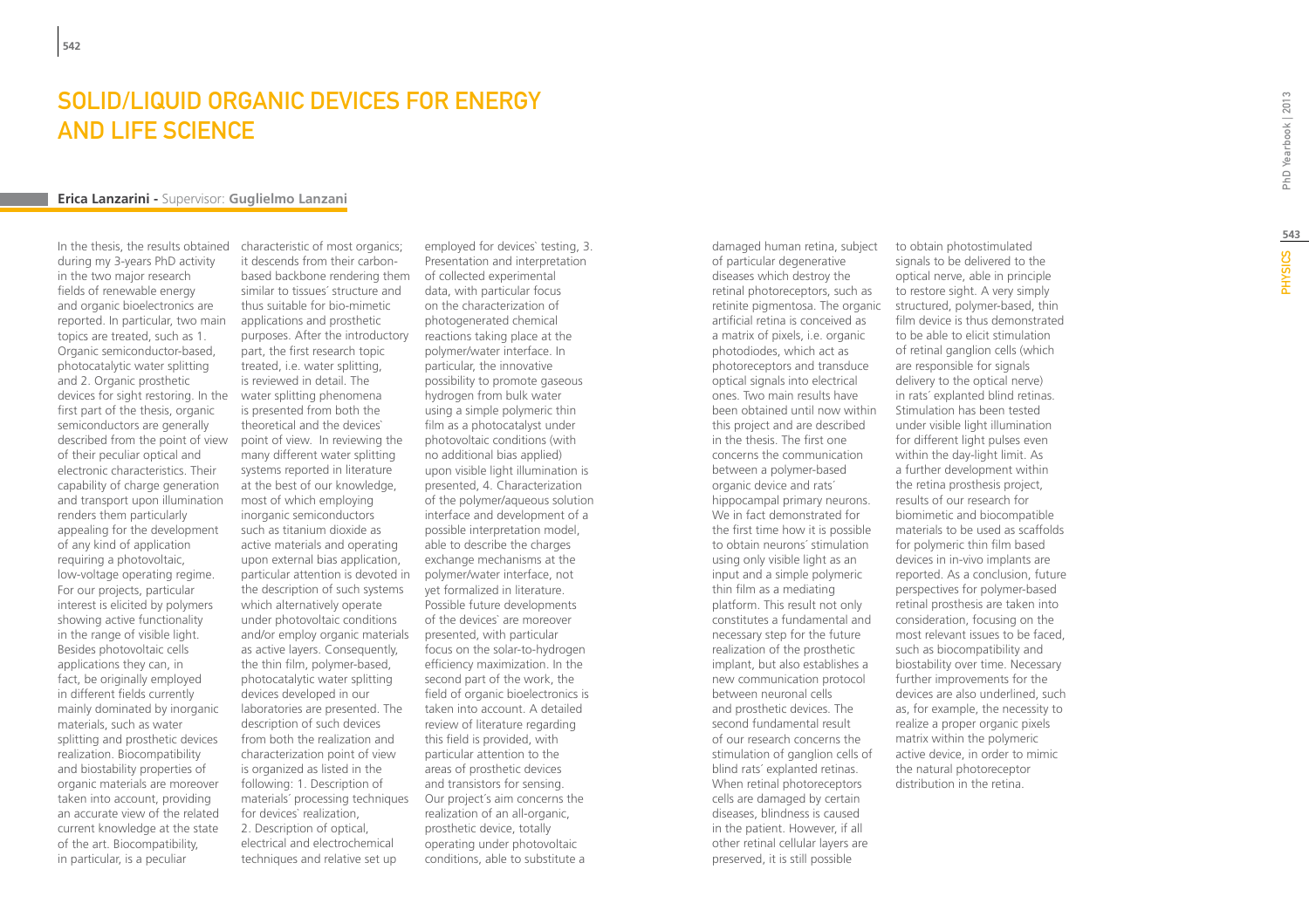### High order harmonic generation driven by a midinfrared laser source: a tool for attosecond science and molecular spectroscopy

#### **Matteo Negro -** Supervisor: **Salvatore Stagira**

The development of ultrafast and intense laser sources has paved the way to the study of laser-matter interaction in the strong-field regime, where the amplitude of the laser field becomes comparable to the Coulomb field seen by the electrons in the proximity of their parent ion. The access to this regime triggered in the last decades the discovery of new nonlinear processes, like high order harmonic generation (HHG). This consists in the emission of bursts of extreme ultraviolet light (XUV) following the interaction of the electric field of an ultrashort laser pulse with a gas jet. The process can be understood in the framework of a semi-classical three-steps model: the outermost electron of the neutral species is ionized, accelerated and forced to recombine with the parent ion by the strong laser field. The recombination is followed by the emission of an XUV photon, whose energy depends on the kinetic energy acquired by the electron in the continuum. This picture of HHG is completed recalling that the laser pulse contains several optical cycles; thus the harmonic radiation appears as a sequence of XUV attosecond bursts, separated in time by half the optical cycle of the driving field. In the spectral domain, this to the emission of discrete odd harmonics of

the fundamental frequency of the pulse. Up to few years ago, Ti:Sapphire lasers were the only candidates available for exploring the strong-field realm, and in particular the HHG process, due to their unsurpassed amplification bandwidth, that allowed to compress their intense pulses down to the single-cycle domain. In the last decade, techniques like polarization gating and spectral filtering of 800-nm few-cycle laser pulses successfully allowed the generation of 100 as pulses with photon energies below 100 eV and pulse energies of a few pJ. However, more recently, great effort has been spent in developing techniques for generating bright attosecond pulses with photon energies going beyond the 100 eV limit, and approaching the X-rays spectral range. This was made possible by the advent of highenergy mid-infrared (mid-IR) ultrafast optical parametric amplifiers (OPAs), operating in the spectral region between 1.5 and 3 mm, since the cutoff of the emitted XUV radiation scales as the square of the wavelength of the driving field. Part of my Ph.D. was devoted to the development of new approaches for the isolation of single attosecond pulses, by means of a high-energy mid-IR OPA. By combining different

color pulses, it was possible to obtain the gating of the HHG emission over a single half-cycle, and generating continuous spectra, that are the signature of single attosecond pulse production, extending beyond 160 eV. Figure 1 shows the continuous spectrum (blue curve) generated in argon by mixing two mid-IR laser pulses with incommensurate wavelengths (1.35 mm, 35 fs and 1.75 mm, 32 fs), while the red line shows the discrete harmonic spectrum generated by the 1.35 mm pulse alone. The gating effect originates in this case from the shaping of the electron trajectories due to the two-color field. HHG is intimately connected to the shape of the wavefunction of the bound state of the atom or molecule in which the process is triggered, through the recombination step. The emitted radiation contains a wealth of information about the structure of its generating medium. The first demonstration of the possibility of imaging molecular orbitals through HHG dates back to 2004. In this study, a tomographic reconstruction of the Highest Occupied Molecular Orbital (HOMO) of nitrogen has been obtained by driving HHG into  $N<sub>2</sub>$  molecules, previously aligned by means of a first laser pulse. Indeed, if one assumes that the



**1. HHG spectra obtained in argon by 1.35 mm, 35 fs + 1.75 mm, 32 fs laser pulses (blue curve) and by the 1.35 mm pulse alone (red curve)**

electron liberated by the laser field is not influenced by the Coulomb field of the ion during its motion in the continuum (i.e. it is a plane wave), the harmonic spectra can be expressed as a function of the spatial Fourier transform of the ground state of the molecule. By acquiring several spectra at different angles between the aligned molecules and the polarization of the driving pulse, and antitransforming to the spatial domain, one is able to retrieve the HOMO. However, several issues have hindered so far the extension of this technique towards more complex molecules. First of all, in order to we were able to introduce a get a complete reconstruction, the information on the phase of the emitted harmonics needs to be present. This can be obtained by performing very sophisticated experiments. Moreover, despite

providing an easy way towards the orbital tomographic reconstruction, the planewave approximation revealed inappropriate in molecular systems. Finally, in the last years, studies have demonstrated that high harmonic generation can involve more than one orbital, thus yielding information on the attosecond dynamics launched in molecules, following strongfield ionization. Although opening new and exciting perspectives in attosecond science, this findings have seriously called into question the original idea of HOMO tomography. During my Ph.D., breakthrough in the field of HHG molecular orbital tomography, which allowed to extend the concept to more complex molecules. The approach is based on the exploitation

#### **2. 2D projection of the (a) calculated by using a computational chemistry program and (b) retrieved HOMO of the carbon dioxide molecule. (b) and (c): same for acetylene**

of a mid-IR laser source for driving HHG in aligned molecules, that prevented us from observing multi-orbital effects. We acquired a sequence of harmonic spectra as a function of the delay between the aligning and the driving pulse and from this all-optical measurement, by means of a mathematical algorithm, we retrieved the information on the phase of the emitted harmonic as a function of the frequency and of the angle. By introducing a correction that takes into account the molecular potential, we obtained a tomographic image of the HOMO of carbon dioxide and acetylene (shown in Figure 2), thus opening intriguing perspectives on coherent XUV imaging, eventually time-resolved, of complex species by high-order harmonic generation.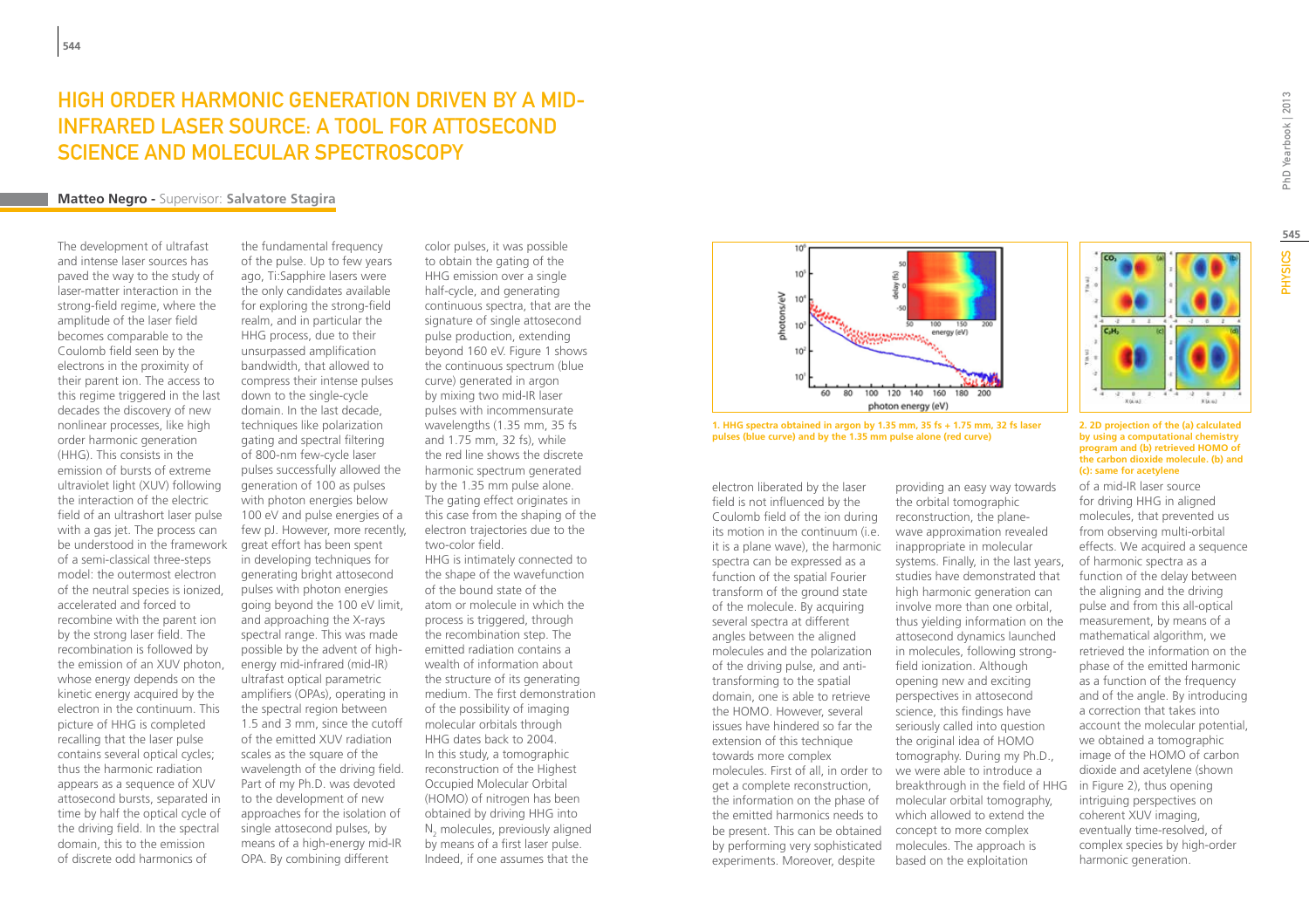### MAGNETIC, ORBITAL AND CHARGE FLUCTUATIONS IN LAYERED CUPRATES STUDIED BY RESONANT SOFT X-RAY SCATTERING

#### **Matteo Minola -** Supervisor: **Giacomo Ghiringhelli**

This thesis presents the results achieved on cuprates with resonant soft x-ray scattering (RXS) during my activity in the group of Prof. G. Ghiringhelli and Prof. L. Braicovich of the Physics Department of Politecnico di Milano (Italy). The group has a well-established experience in synchrotron-based spectroscopies for the study of magnetic and electronic properties of transition-elements and rare earth compounds. Recently they focused their activity especially on resonant inelastic x-ray scattering (RIXS), contributing to the development of the technique, both from the point of view of science and instrumentation. They designed and built two high resolution spectrometers dedicated to RIXS: AXES (Advanced X-ray Emission Spectrometer) and SAXES (Super-AXES). AXES is working since 1995 at the beamline ID08 of the European Synchrotron Radiation Facility in Grenoble, France. SAXES, which is the evolution of AXES, has been installed in 2006 at the ADRESS beamline at the Swiss Light Source in Villigen, Switzerland. It is working since July 2007 and by now it holds the world record of resolving power with a combined resolution of 130 meV at Cu *L*<sub>3</sub> edge (930 eV). In this thesis I present some of the results obtained with these spectrometers on insulating

and superconducting layered cuprates using Cu L<sub>3</sub> edge RIXS. This technique is shown to be the optimal probe to study magnetic, orbital and charge fluctuations in the CuO<sub>2</sub> planes of these compounds, allowing energy and momentumresolved measurements and adding crucial pieces to the puzzle of high temperature superconductivity.  $CuO<sub>2</sub>$  planes are the common feature of all layered cuprates where high- $T_c$  superconductivity emerges: these planes consist of Cu2+ ions alternated to O2− ions and they are separated each other by "blocking layers". Each CuO<sub>2</sub> plane is originally insulating, due to the large electron correlation typical of transition-element oxides. The Cu2+ ions (3*d*<sup>9</sup> configuration) have one unpaired spin-1/2 per site and they are coupled via superexchange interaction *J*, i.e. the exchange mediated by oxygen, so to produce a bidimensional antiferromagnetic (AF) lattice. The hybridization with the oxygen ions is so strong that the superexchange is exceptionally high in cuprates  $(J > 100$  meV), allowing the study of the associated magnetic those of magnons in undoped excitations without the need of a few meV resolution. When the insulating parent compounds are doped, the additional degrees of freedom from dopant tests of magnetic Cooper charges further complicate the

doping is required to destroy the long range orders and superconductivity emerges when charges coming from the blocking layers dope the  $CuO<sub>2</sub>$ sheets in a number that alters the situation and triggers the transition. Despite more than 25 years of studies, the origin of the superconducting state in cuprates is still unclear and remains the subject of intense scrutiny. One of the central unanswered questions concerns the nature of the spin fluctuations that may be responsible for the pairing. Because of technical limitations, the experimental investigation of doped cuprates has been until now restricted on low-energy excitations in a small range of momentum space. In this thesis we used high resolution RIXS to show that a large family of high-Tc superconductors (HTS), i.e. (Y,Nd)Ba<sub>2</sub>Cu<sub>3</sub>O<sub>6+x</sub> (*R*BCO), exhibits high-energy damped spin excitations (paramagnons) over a wide range of doping, with dispersions and spectral weights closely similar to cuprates. The comprehensive description coming out from our experiments enables quantitative pairing models and supports

electronic situation. A critical

candidates to cover the role of glue for the Cooper's pairs. Subsequently we have exploited the capability of RIXS to work very well on thin films, in order to study both insulating and superconducting cuprate-based heterostructures. Recently the technical progress in epitaxial growth has lead to the discovery of exceptional magnetic and transport properties in artificial heterostructures of 3*d* transition metal oxides in general. Electronic, lattice and orbital reconstruction occurring at the interfaces can in fact influence the charge transfer between the oxides, while the modified dimensionality can affect the magnetic properties of the oxides. Among these heterostructures cuprate-based superlattices (SLs) are particularly understanding not only of the interesting since they can be considered as new, artificial HTS, correlations in the normal state offering the opportunity of freely from which superconductivity choosing the two building blocks emerges. Therefore we have i.e., the superconducting  $CuO<sub>2</sub>$ planes and the charge reservoir blocking layers. We have carried out Cu L<sub>3</sub> RIXS measurements on both insulating and superconducting (CaCuO<sub>2</sub>)<sub>m</sub>/  $\langle \text{SrTiO}_3 \rangle_{\text{n}}$  SLs and compared the results with those on a 14 nm thick CaCuO $_{\textrm{\tiny{2}}}$  film, in order to understand what happens to magnons when the  $CuO<sub>2</sub>$  planes combined with charge order, are at the interfaces of a SL and if a (para)magnon-mediated superconductivity could still be possible. In all insulating samples spin excitations are in the form of dispersing magnons and in the SLs magnons have similar spectral intensity but reduced dynamics with respect to pure  $CaCuO<sub>2</sub>$ . This is the demonstration that the AF order is preserved in the

the paramagnons as strong

insulating SLs, down to very small cuprate layer thickness and despite the chemical and structural alterations at the interfaces. On the other hand the superconducting SLs exhibit dispersing paramagnons, similarly to the case of doped *R*BCO. Moreover the orbital excitations, visible in RIXS spectra together with magnons and due to the ligand field felt by Cu2+ ions, have revealed a pyramidal coordination of copper atoms at the CaCuO<sub>2</sub>  $SrTiO<sub>3</sub>$  interfaces. These findings open the way to the production of new, artificial HTS based on cuprate/noncuprate SLs where the charge reservoir layer is constituted by the interface itself. Any successful theory for HTS should require a detailed

spin but also of the charge studied charge fluctuations in the CuO<sub>2</sub> planes by means of RXS. Despite intense efforts, to the present date only two clear ordering phenomena have been reported for correlations in the copper oxide sheets of cuprates: the above cited uniform AF in undoped cuprates and a uniaxially modulated AF, in the so-called "214" family [with chemical composition La<sub>2−x−y</sub>(Sr,Ba)<sub>x</sub>(Nd,Eu)<sub>y</sub>CuO<sub>4</sub>]. The latter is known as "stripe order", with a commensurate charge modulation with a period 4 lattice units, which greatly reduces the superconducting transition temperature of 214 materials at a doping level *p* ≈ 1/8 per planar Cu atom. Incommensurate spin and

charge fluctuations in 214 materials with  $p \neq 1/8$  have been interpreted as evidence of fluctuating stripes. These findings have generated a long-standing debate around the questions of whether stripe order is a generic feature of the copper oxides and if stripe fluctuations are essential for superconductivity. We have used RXS to assess this issue and identify two-dimensional charge fluctuations with an incommensurate periodicity of 3.2 lattice units in the  $CuO<sub>2</sub>$ planes of the superconductors *R*BCO, with hole concentrations *p* of 0.09 to 0.13 per planar Cu ion. The intensity and correlation length of the signal increase strongly upon cooling towards  $T_{c}$ , while further cooling below  $T_c$  abruptly reverses the divergence of the charge correlations. In combination with earlier observations, these data indicate an incipient charge density wave (CDW) instability that competes with superconductivity and, for the first time, we have the evidence that the anomalously low *T*<sup>c</sup> found in underdoped cuprates is due to CDW, and not other phenomena.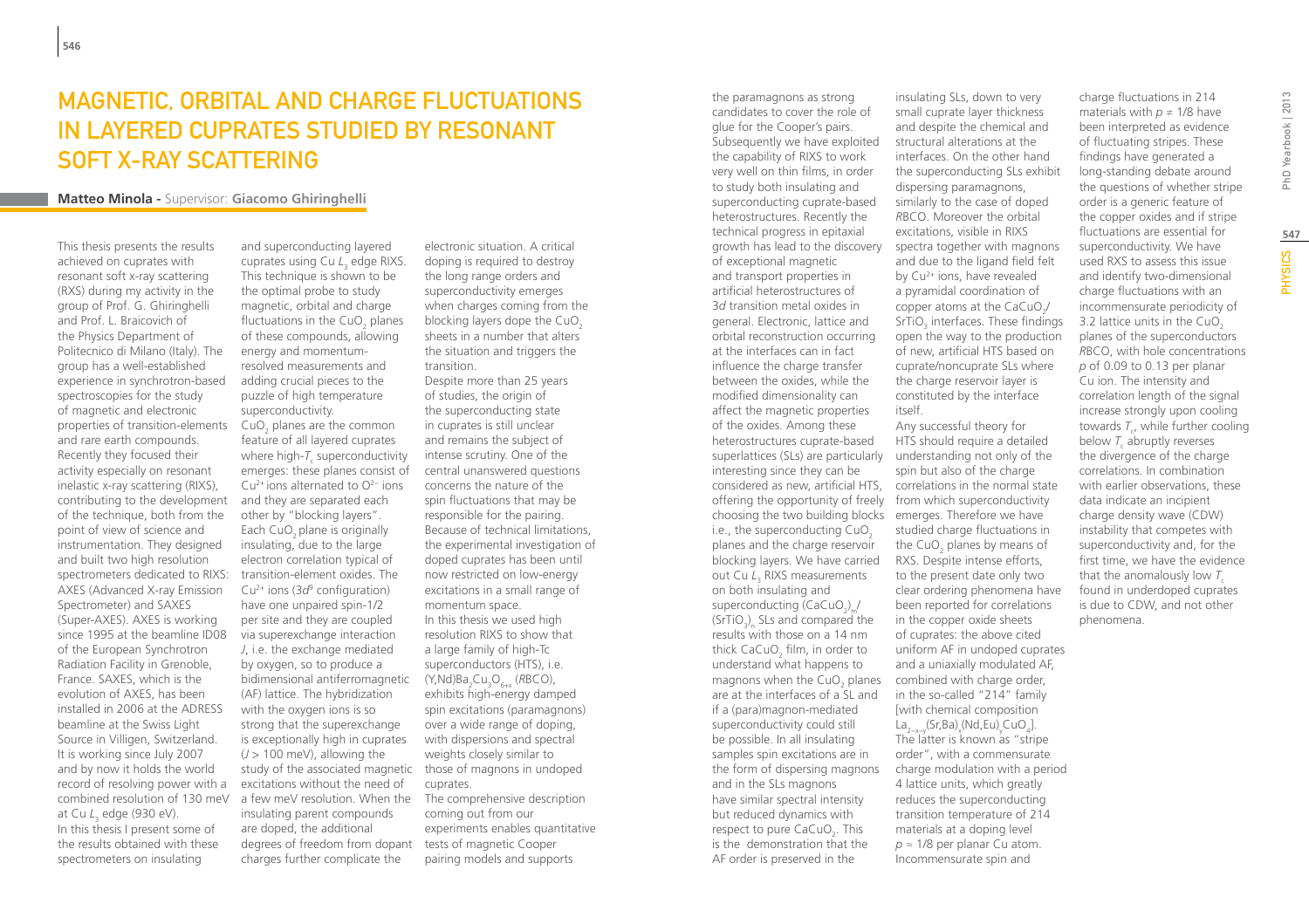### Ultrafast laser-induced dynamics in ferromagnets: towards the control of the spin order from the femtosecond to the subnanosecond time scale

**Christian Piovera -** Supervisor: **Claudia Dallera, Ettore Carpene**

Time dependent mechanisms in magnetism cover a wide range of phenomena. The corresponding time scales embrace an extremely large window that can range from tens of years of logical bit lifetimes in data storage devices to the sub–picosecond rate of electronic interactions. From the technological point of view, the demand for increasing writing speed in memory devices boost the research towards the investigation of the fastest regime. However such a short timescale is connected to very fundamental processes at the microscopic and atomic level where our comprehension is still cloudy. The main limiting factor is the difficulty to experimentally access the correspondent temporal window. The study of the so–called ultrafast spin dynamics has been possible only recently, thanks to the development of femtosecond laser sources. The availability of ultrashort light pulses allows one to probe the evolution of the system properties via optical spectroscopies and with femtosecond resolution. The first pioneering work was performed by Beaurapiere and coworkers in 1996. They shined a nickel sample with intense femtosecond pulses and observed a quenching of the spin order occurring in less than a picosecond after the optical

excitation. This process has been called ultrafast demagnetization. Nowadays, it is a well–known laser induced effect in common 3d magnetic metals, however its comprehension is still under debate after more than 16 years. The work of Beaurapiere et al. raised interesting opportunities also for technological applications. Femtosecond laser pulses revealed to be capable of manipulating the spin order at rates several order of magnitude faster than modern magnetic computer components. One of the most intriguing possibility is to optically reverse the direction of the magnetization resembling the writing mechanism of memory devices. From the first experimental demonstrations of nanosecond laser–assisted magnetic inversion in 1997, up to now, picosecond switching has been achieved only in few cases, for instance, in specific ferrimagnetic samples or in low temperature ferromagnetic semiconductors. In the present work we study laser induced spin dynamics in metallic ferromagnets. We exploit the pump–probe technique to detect the transient modification of the magnetooptical Kerr effect (MOKE) within an extent time window from few femtoseconds to hundreds of picoseconds. Three are the main purpose of the investigation: (i) disclosing

the mechanisms underlying the ultrafast demagnetization process, (ii) developing a reliable experimental method to achieve the optical spin switching in the picosecond regime and (iii) studying optical contributions to transient MOKE signals. First of all, focusing our attention on the femtosecond regime, we characterize the ultrafast dynamics of the magnetic order for different laser intensities and ambient temperatures in metallic systems. In particular the investigated samples are 8 nm thin iron films expitaxially grown on MgO in our laboratory. The observed temperature dependence of the ultrafast demagnetization and the slower remagnetization allows us to ascribe the former effect to the electron–magnon interaction while the latter to the Elliot–Yafet type electronphonon scattering. On the other hand, ultrafast spin transport phenomena have been investigated during my six months visit at the Spectroscopy of Solids and Interfaces (SSI) group of Professor Dr. T. Rasing at the Radboud University in Nijmegen (Netherlands). According to recent theories the demagnetization may take place as a consequence of majority spin draining from the irradiated area. Therefore, we have studied the effect of laser excitation in tunneling magnetoresistance

microstructures with the main scope of finding a correlation between spin currents and ultrafast dynamics. A non negligible possible outcome of such studies, combining ultrafast dynamics and electronic devices, could be the generation of electro-optical devices exploiting femtosecond laser induced spin motion. However, our measurements are still in progress, thus only some preliminary results are shown and interpreted in the framework of the electronic superdiffusion theory. Secondly, in the picosecond regime, we demonstrate the possibility to change the magnetization direction in thin iron layers using only ultrashort laser pulses. The sample heating due to photon absorption, results in coherent spin waves. With a proper orientation and intensity of the external field, we contribution has been observed show that it is possible to control the magnetic precessional motion. In this way we can reproducibly and repeatedly commute the magnetic vector between preferential directions in less than 100 ps. This rate is more than ten times higher than the working speed of modern storage magnetic devices. In addition, ferromagnetic iron is characterized by an in–plane biaxial anisotropy, with the interesting technological followup of allowing one to record

two bits of information on the same spot.

To conclude, we address the problem of optical artifacts in pump-probe magneto–optical experiments. The measured spin dynamics can contain a transient optical contribution not related to the true magnetic evolution that may lead to a wrong interpretation of the experimental data. This issue is of fundamental importance, since our knowledge about ultrafast phenomena is retrieved only via optical spectroscopies. In particular concerning the TR-MOKE technique, many experimental works have already demonstrated that the measured magneto–optical Kerr effect may not follow the transient spin behavior in the first hundreds of femtoseconds. However in the picosecond time scale no experimental evidence of optical up to now. We show that, under particular condition, the Kerr signal might considerably differ from the genuine magnetic dynamics also for a pump and probe delay longer than 50 ps. We have investigated this issue in two benchmark systems, Fe and  $CrO<sub>2</sub>$ , that allowed us to to disentangle the magnetic information from purely optical one after a wide characterization of the TR-MOKE dynamics. This last work arises from a collaboration with the

experimental groups of Prof. Dr. M. Münzenberg at the I. Physikalisches Institut of Georg– August–Universität Göttingen (Germany) and Prof Dr. A. Gupta from the department of chemistry of the University of Alabama (USA).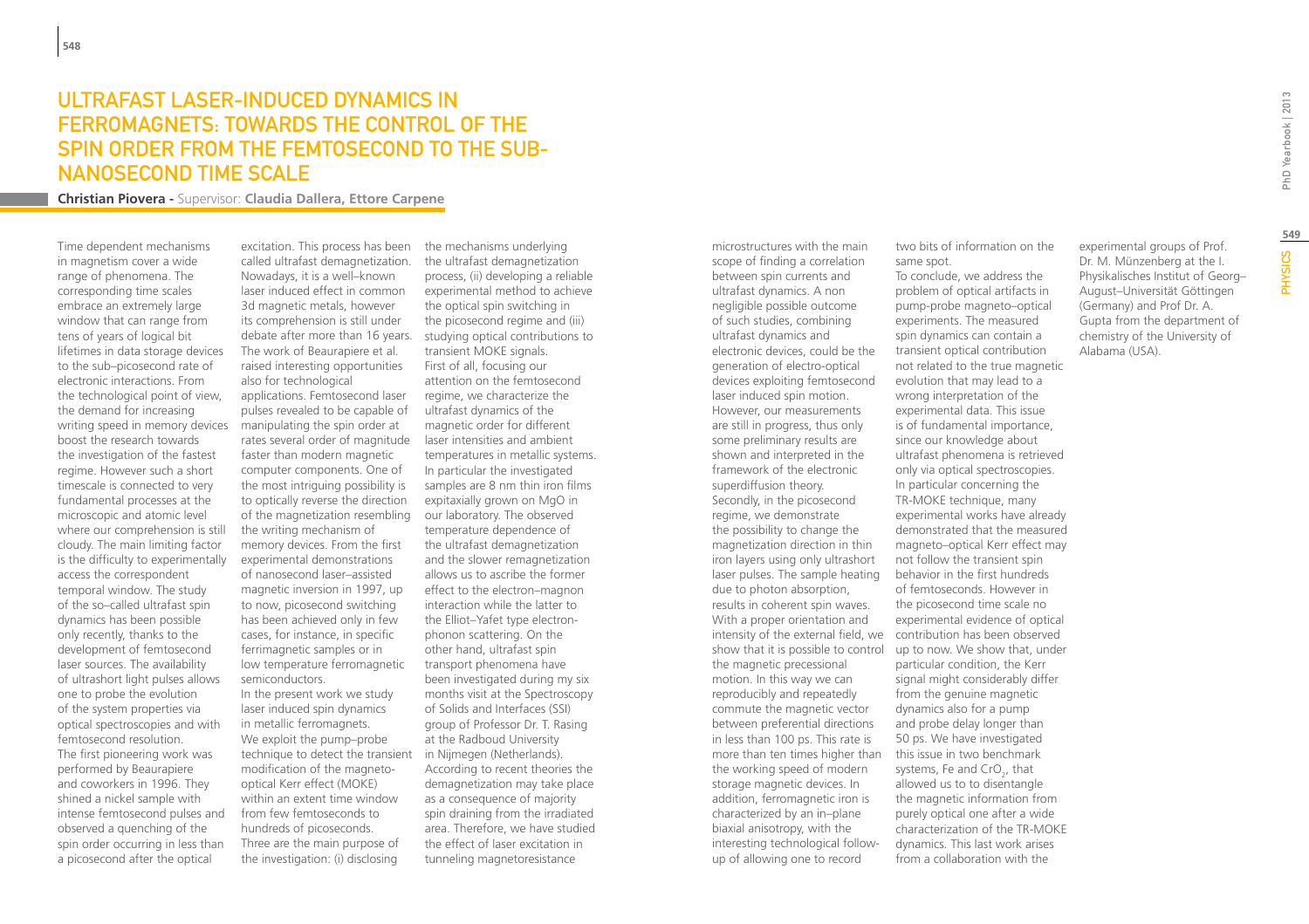### Diffuse Optical Imaging and Spectroscopy for Breast Cancer Detection and Risk **ASSESSMENT**

#### **Giovanna Quarto -** Supervisor: **Paola Taroni**

The PhD thesis is devoted to the development and application of diffusive optical spectroscopy and imaging devices for diagnostic purposes in the biomedical field, with particular emphasis to the investigation of the breast tissue.

Breast cancer is one of the most common tumors and one of the leading causes of death in women. Currently X-ray mammography is the gold standard for breast cancer screening and diagnosis, but it is less accurate in patients with dense glandular breasts so its effectiveness may depend on issues such as the age of the woman. Although it has high spatial resolution, a limit of X-ray mammography is due to the use of ionizing radiation, hence the inability to use it often. Optical mammography is an interesting diagnostic tool which can provide information on breast tissue composition and related physiological parameters as well as tissue structure. A lot of interest in this diagnostic technique is at least in part due to its absolute non-invasiveness. The light is able to cross some centimeters of biological tissue offering a real opportunity to investigate the whole breast volume *in vivo*. Moreover optical mammography has the capability to investigate dense breast typical of young women and it has low instrumentation

costs, covering X-ray mammography limits. A seven-wavelength timeresolved optical mammograph operating between 635- 1060 nm was developed at the Physics Department of Politecnico di Milano. Time resolved measurements allow us a quantitative estimate of the absorption and scattering properties. Moreover, multiwavelengths measurements could provide the concentration of the five main breast tissue constituents (oxy- and deoxyhemoglobin, water, lipid and collagen) and the values of the physical parameters *a* and *b*, which represent the amplitude and scatter power respectively. Currently, the optical mammograph is involved in a clinical trial having two aims: the assessment of breast density and the lesion characterization. Breast density is a recognized independent risk factor for developing breast cancer. It could be very important include the breast density as parameter into risk prediction models because this could be used to address high-risk women to screening programs and at the same time to personalized diagnostic path for the prevention of breast cancer. For the breast density assessment, results on 145 subjects on the direct correlation between mammographic density and

tissue composition, in terms of all the main constituents (*i.e.,*  water, lipid and collagen) and the optical parameter *b*, as estimated from optical data, combining them in an optical index, are shown. Moreover we have shown that single point measurements proved by averaging data collected over small areas, which is essentially equivalent to perform a single measurement, can perform comparable results in the assessment of breast density. These results are very promising because, if no breast scanning is required, technical complexity, costs and measurement times could be significantly reduced. The second aim of the clinical trial is important because the evaluation of lesion composition could lead to reduce the biopsy examination, which at present is the only one able to establish the histological nature of the lesions. The high examination costs and the invasive nature of biopsy, lead to develop other non-invasive techniques able to establish the composition of the tumor in order to discriminate between malignant and benign lesions. Optical mammography seems to be promising in the characterization of lesions in terms of constituents. For this second goal, a new perturbation model based on the calculation of the internal

pathlength spent by photons inside the lesion volume, was developed and tested on some malignant lesions. For the first time, in this work, we performed an analysis to get the constituent concentration of the lesion in terms of all the main components of the breast tissue: blood, lipids, water and collagen. Up to now, only blood parameters were estimated. Preliminary results of the absorption variation between lesion and healthy tissue, on 18 patients, are presented. Regarding the tumor composition, some common the cases: an increase in the oxyand deoxy-hemoglobin and in the water and collagen content, which are the main constituents involved in the onset and progression of the breast cancer. This is reasonable since tumor is an area characterized by an increased vascularization and stromal tissue. An example of the absorption variation  $(\Delta \mu_{a})$ maps between the lesion and healthy tissue of a patient with a malignant tumor in the left breast is reported in Fig. 1. A clear white area in

correspondence of the lesion, indicated by the red arrow, is evident showing a more fibrous tissue than the surrounding one. Moreover, since a lot of tissue spectroscopy devices

features are observed, in most of are proposed and characterized are developing which require well-calibrated tissue phantoms for routine system comparison, evaluation and quality control; standardized phantoms to establish their accuracy and repeatability are needed. Organic phantoms, able to mimic biological tissue composition, are necessary to understand the capability of spectroscopy systems to estimate their composition. For this thesis work, new recipes based on the use of the main breast tissue constituents, water and lipids, to make phantoms mimicking the composition of the breast, in terms of optical properties for what concerns durability, homogeneity and repeatability. Moreover, it is also important in the optical field the development of devices able to work in a wide spectral range and at the same time having imaging capabilities in order to exploit their best advantage of being applied for different applications. Part of the the lesion discrimination. thesis work was also devoted to the development of a new spectral imaging device to get spatial and spectral maps of the absorption and scattering spectra of different samples. The system was tested on homemade realistic tissue-simulating inhomogeneous organic phantoms mimicking the breast tissue with suspicious lesion.

The realization of organic

PhD Yearbook | 2013

X-ray

635

685

#### **X-ray image of the left cranio-caudal view of a patient with an invasive ductal carcinoma of 25 mm**

phantoms and the development of a spectral imaging device to get spatial and spectral maps of biological samples pave the way to understand the capability of spectroscopy systems in the characterization of tissue in terms of composition. Good and promising results were obtained for both the assessment of the breast density and lesion characterization, even if additional work is needed for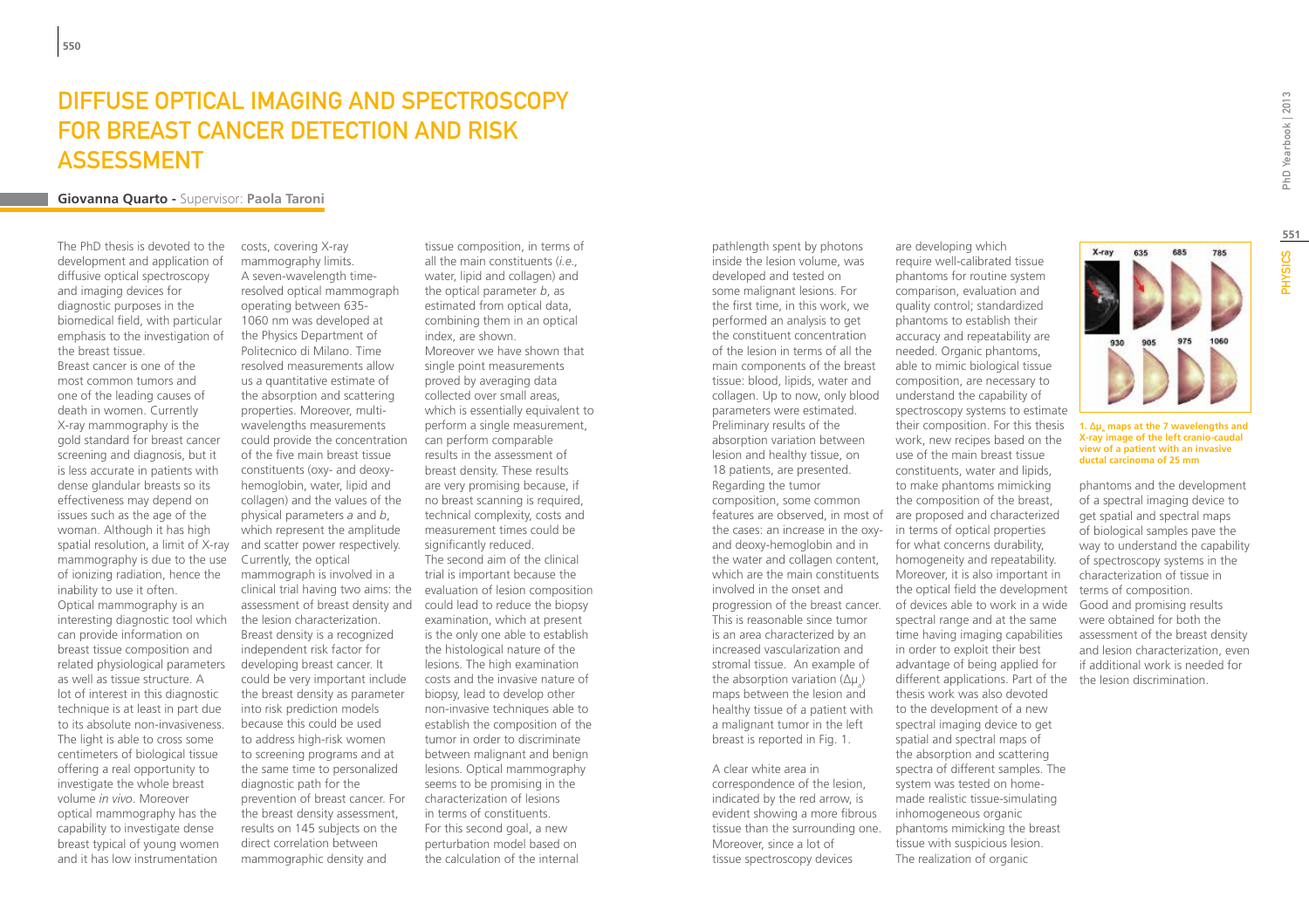### Ge-based photodiodes for spin-**OPTOELECTRONICS**

#### **Christian Rinaldi -** Supervisor: **Riccardo Bertacco**

Spin injection and transport in semiconductors is under intense investigation by physicists around the world, motivated by the fascinating physics and the considerable potential for applications in novel devices. In the past ten years, the focus has been on two technologically important materials: GaAs for the possibility to optically excite a spin polarized population (optical spin orientation), and more recently Si for its long spin lifetimes.

In this thesis we propose a new approach based on germanium. Ge is compatible with Si-based technology, it has higher room temperature hole mobility than GaAs or Si and a longer spin lifetime than GaAs. Noteworthy, the spin-orbit coupling enables a better control of the spin degree of freedom than in case of Si. Moreover, since optical spin orientation in Ge has been predicted to be as efficient as in GaAs, Ge is nowadays considered a promising material for optoelectronics applications. Exploiting SiGe heterostructure technology, sizable increases of the degree of spin polarization and spin diffusion lengths can be envisaged.

This thesis is in the context of spin-optoelectronics, a novel branch of spintronics aiming to exploit the coupling between photon and spin angular momentum in a new generation

of magnetically controlled optoelectronic devices able to generate, manipulate and detect circularly polarized light. Spin-optoelectronics is based on the fact that the helicity of light can be maintained over macroscopic distances so that it can be used to transmit the spin information, overwhelming the electrical transport, which suffer from high spin relaxation rates and short spin diffusion lengths. Multiple-state logic and novel communication protocols can be implemented based on the capability of manipulating and detecting the different polarization states of light pulses the alignment of electronic (linear, circularly left and right) in bands. integrated platforms without the use of external optical elements and with reconfigurable functionality depending on magnetization direction of the electrodes embedded in the emitters and detectors of the polarized light. Major future applications of such a novel approach comprise the areas of quantum computing and datatransmission cryptography based on the coherent interaction between qubits via photonpolarization effects. In particular, we report on

the growth, fabrication, characterization and modelling of spin-photodiodes (spin-PDs) based on fully epitaxial Fe/MgO/ Ge(001) heterostructures. These devices convert the degree of

circular polarization of light in a spin polarization (phenomenon called optical spin orientation) in the semiconductor, and thus in a modulation of the electrical current through the well-known Fe/MgO spin analyzer. Spin-PDs are thus detectors of the light helicity that can operate on a broad spectrum of wavelengths. The growth of Fe/MgO/Ge(001) heterostructures has been performed by molecular beam epitaxy. Electron spectroscopies, diffraction and transmission electron microscopy allowed to verify the sharpness of interfaces, as well as to obtain

The study of transport in the heterostructures has been carried out on tunnelling junctions fabricated by optical lithography. The measurement of current-voltage characteristic as a function of temperature allowed us to demonstrate that the tunnelling across the MgO barrier is the main transport mechanism.

Again by optical lithography, Fe/MgO/Ge photodiodes have been realized for spin orientation and spin detection measurements [Fig. 1(a)]. Spin-PDs are illuminated from the top with right and left circularly polarized laser light, while an external magnetic field keep the magnetization of the Fe film parallel or antiparallel to

the wave vector of the incident light [Fig. 1(a)]. The voltage bias applied to the device permits to choose between the detection of holes or electrons. We studied the figure of merit of the device, defined as the percentage change of the photocurrent for complete reversal of the light helicity, depends on: (i) the Magnetic Circular Dichroism of Fe; (ii) the degree of spin polarization obtained by optical spin orientation; (iii) the spin diffusion length (i.e. the spin lifetime) of electrons and holes; (iv) the efficiency of the spin analyzer and (iv) the average resistance of the tunnelling barrier.

With Ge-based spin-PDs we provided the first demonstration of spin optical injection and detection in Ge at room temperature, both for electrons and holes. Noteworthy the figure of merit of our devices is significantly larger than that of previously investigated GaAsbased systems, and our spinphotodiodes can operate over a wide spectral range, from visible to infrared.

The analysis of the figure of merit as a function of the photon energy [Fig. 1(b)] and of the MgO thickness allowed us to gain a deeper insight into the physics of spin orientation and spin transport in Ge. To this scope we developed a diffusive model, adding the spin optical



**1. (a) Sketch of a spin-photodiode. (b) Observed (dots) and model-fitted (solid line) figure of merit of spin-photodiodes for negative applied voltages**

pumping term to the Fert-Jaffrès model for spin injectiondetection at ferromagnetsemiconductor interfaces. By using this model to interpret our experimental data we were able to (i) confirm the predicted spectral dependence of the optical spin orientation in Ge; (ii) clarify the role of the MgO barrier resistivity on spin accumulation and filtering; (iii) determine the spin lifetime of both electrons and holes in Ge. Finally, from the *technological point of view*, the work presented in this thesis demonstrates that Ge-based spin-PDs can be used as integrated detectors of the photon helicity on a wide spectral range, spanning from the infrared (1550 nm) to the visible (530 nm). We obtained a device able to show up to  $\sim$  10% of photocurrent variation upon complete reversal of light helicity at room temperature [Fig. 1(b)], without the need of external optical components. Spin-PDs are very reliable devices and able to detect optical powers down to 200 μW. The devices are scalable and can be fabricated in form of arrays. Ge-based spin-PDs pave the way to spinoptoelectronic applications.

**553**

**PHYSICS**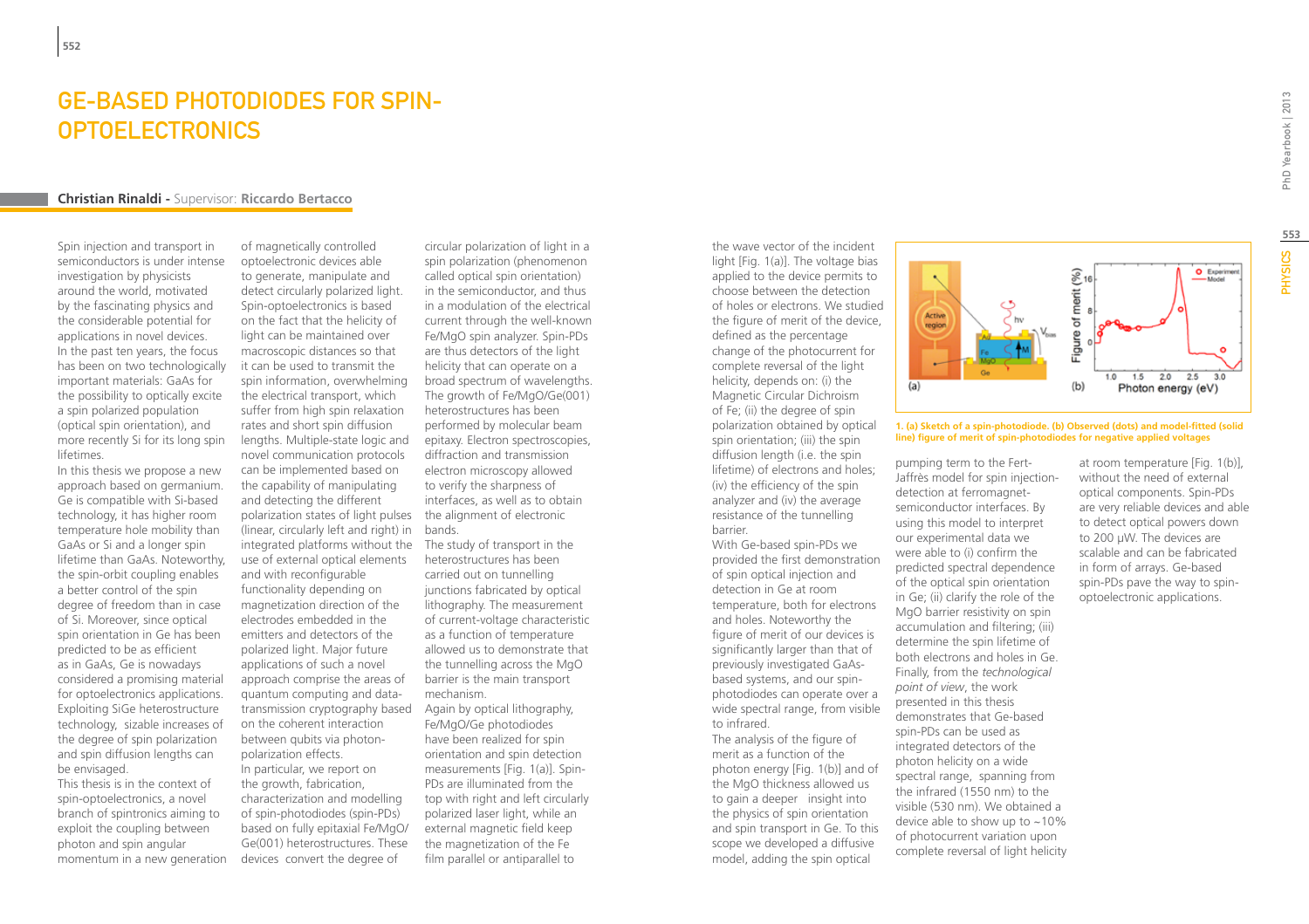### On the fabrication and characterization of high-perfomance graphene electronic **DEVICES**

#### **Laura Giorgia Rizzi -** Supervisor: **Roman Sordan**

The activity here presented has been devoted to the fabrication and characterization of graphene-based electronic devices. Graphene is the name given to a single plane of carbon atoms arranged in an hexagonal lattice. Although graphene structure is theoretically known from more than 60 years, its experimental isolation has been reported only in 2004. Since its *discovery*, a variety of outstanding physical properties has been attributed to this crystal, stemming from its 2D character and the peculiar symmetry of its lattice. Graphene has a very high room temperature carriers mobility, which can range from 15,000 cm2 /V·s to 200,000 cm2 /V·s depending on the sample quality; moreover, a thermal conductivity up to 5000 Wm-<sup>1</sup>K<sup>-1</sup>, a breaking strength of 42 N/m with a Young Modulus of 1 TPa have been reported, conferring it the title of "wonder material". The thesis has been focused on four selected experimental projects (EPs) where important results have been achieved. The first EP was dedicated to the investigation of the mechanical properties of graphene membranes, which were suspended on a polymer substrate by e-beam lithography. Decoupling the crystal from the substrate allows to eliminate one of the major source of

scattering for graphene carriers, thus giving access to its intrinsic properties. High carrier mobility together with lightness and stiffness make graphene an ideal building block of advanced nanoelectromechanical system (NEMs), whose archetype is a nanometric resonator which vibrates in response to an external force. Graphene could allow the fabrication of extremely thin NEMs, with large active area and high stiffness, which operate as gigahertz resonator exploitable as ultrasensitive sensors of mass, force and electrical charge. So far, most of the proposed suspended graphene devices were realized from mechanical exfoliated graphene flakes. Due to the low yield of this method, two were the main strategies towards the achievement of the suspended architecture: prepatterning the substrate with large matrix of holes before graphene deposition or introducing a wet etching step after graphene deposition. The first method does not provide a repeatable procedure to obtain suspended membranes. Moreover, since the substrate is covered by holes, the sorealized graphene device could not be integrate with other devices on the same substrate. The second method, relying on an isotropic etching, does not guarantee a proper control over

the shape of the removed area and it also requires a delicate critical-point-drying procedure to prevent graphene collapse. due to the development of strong surface tensions. The fabrication method here presented describes a simple procedure to fabricate multiple free-standing membranes from the same graphene flake. The method does not require critical-point-drying and provide full control over the shape and position of the suspended areas. The technique consists of suspending mono and bilayer graphene crystals deposited on a polymer substrate (polymethylmethacrylate, PMMA), whereas the suspended area are defined by e-beam lithography. The width of the suspended area ranges from 300 nm and 1.2 µm. Thirteen so-fabricated structures were tested with the nanoindentation technique through an AFM tip, resulting in a pre-tension value of  $T = 12$  nN and an average Young modulus  $E = 0.43$  TPa. This pre-tension is at least one order of magnitude smaller than values usually reported in literature for mechanically exfoliated graphene deposited onto SiO<sub>2</sub>. The partial relaxation of the crystal has been attributed to the thermal treatment undergone by the second layer of PMMA together with the negative

thermal expansion coefficient of grapheme. The low pre-tension allows to access the intrinsic properties of the crystal, because exfoliation and deposition onto deposition-induced stress could alter graphene properties. The measured elastic modulus is in agreement with values previously reported in literature. In conclusion, the low pretension together with the high stiffness of these suspended graphene membranes support their use as ultrasensitive NEMs with repeatable performances. The second EP was devoted to the possibility of achieving voltage amplification through a graphene-based circuit, while operating at room temperature. Voltage amplification is an essential feature of every electronic devices, both analog and digital ones. From a circuital point of view, voltage amplification is represented by the voltage gain  $A_v = dV_{\text{out}}$  $/dV<sub>m</sub>$ . In order to amplify signals, voltage gain must be above unity, i.e.  $|A_{y}| > 1$  (0 dB). Due to the high mobility of charge carriers, graphene has been widely explored as conductive channel of field effects transistors (FETs) to realize several analog and digital electronic devices, behaving as a simple voltagecontrolled resistor. However, voltage amplification at room temperature has been rarely reported. The main reason is imputable to the absence of an energetic band gap in graphene, which severely limits the extent of current modulation through gate voltage. In order to overcome this limit, two main strategies were implemented: the first one concerns the realization of the gate electrode, while the second one concerns

the alignment of source/drain contacts with respect to the gate one. After graphene mechanical standard SiO<sub>2</sub>/Si substrate, top-gate electrodes are defined by e-beam lithography and realized by direct evaporation of aluminum; when the sample is exposed to air, a 4 nm layer of aluminum oxide will form on the whole surface of the Al electrode, thus realizing the gate oxide. In a second step, source and drain contacts (Ti/ Au) are fabricated in the same way, but they are aligned in order to slightly overlap with the top-gate contact. In this way, complete channel coverage is realized, minimizing access resistances and maximizing the drain current modulation. The amplifier comprises two FETs integrated in a complementary configuration, such that  $V_{\text{OUT}}$  $= V_{DD}^{\prime}/(1+R_2^{\prime}/R_1)$ ,  $R_2^{\prime}$  and  $R_1^{\prime}$ being the variable graphene channel resistances. The best performance obtained was  $|A_{y}| = 3.7$  (11.4 dB) for a supply voltage of 2.5 V. The gain is preserved in the whole audible range (< 20 kHz), which suggests the use of this kind of devices for high fidelity amplification of audio signals. Due to the success of this project, the following EP has been dedicated to the extension of the amplifier technology to a wafer scale, using CVD graphene instead of mechanically exfoliated one. Stemming from the high-quality of the graphene films used, it was possible to obtain even higher voltage gain  $(|A_{\nu}| = 5$ , supply  $V_{\text{DD}} = 2.5$  V). This allowed to match input and output signals of a single amplifier stage, and also to cascade two

different amplifiers fabricated on the same substrate, demonstrating that complex logic functions could be realized with a graphene-based circuit. The fourth EP was focused on the possibility to achieve a nonvolatile memory effect through graphene, exploting the control of the transfer curve hysteresis with back-gate voltage. This mechanism is related to the presence of a thin SiN layer embedded in the substrate, which should act as a charge trap site. Mechanically exfoliated graphene has been patterned into *nanoribbons* (GNRs, width  $= 10-20$  nm) to increase the transfer curve On/Off ratio, adopting a CdSe nanowire etching mask to protect graphene from reactive ion etching treatment. GNRs were exploited as conductive channels in a FET configuration. Although it was possible to detect a memory effect by triggering the FETs using a bipolar pulse-wave signal, this was volatile. For this reason, further investigations will be required to improve the efficiency of the mechanism for controlling the transfer curve

hysteresis.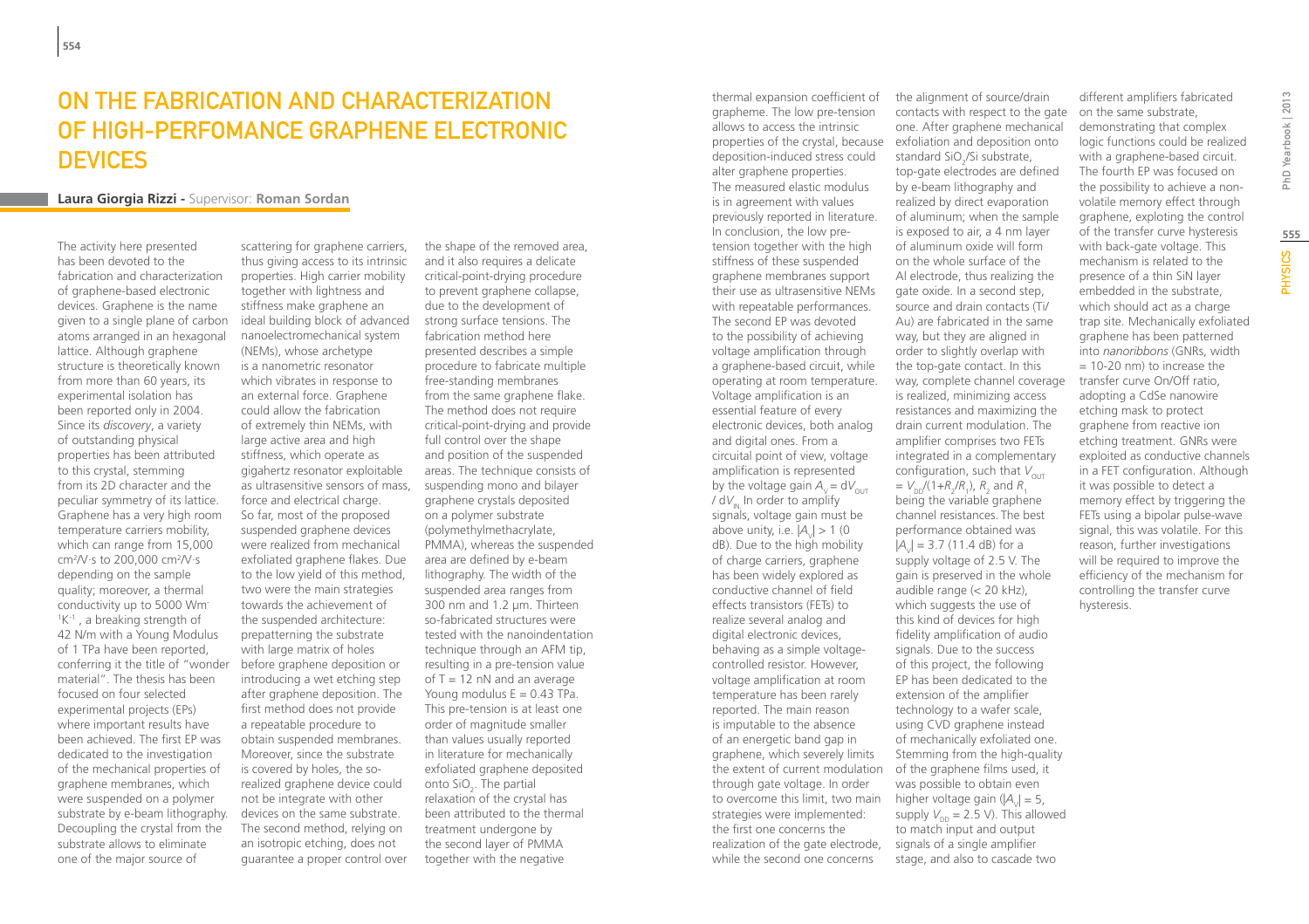### Ultrafast Dynamics in Molecular Aggregates and Interfaces

#### **Ajay Ram Srimath Kandada -** Supervisor: **Guglielmo Lanzani**

Light-matter interaction in carbon based molecular systems can be considered the primary reason for the birth and sustenance of life. It is also one of the driving forces of modern society through many ingenious applications. Yet, it remains one of the most intriguing and investigated subjects of material science, with the results having a deep impact on the development of cutting-edge electronic devices. Two inventions can be said to have fuelled the 'organic' revolution in opto-electronics: a) Discovery of electroluminescence in poly-p-phenylene vinylene (PPV) and its exploitation in the construction of Organic LED, b) Discovery of photovoltaic effect in organic bilayers and later the innovation of the famous bulk-heterojunction and dye sensitized solar cells. OLEDs have already moved from the laboratories to the markets mainly in the form of displays. Organic and hybrid photovoltaics are also advancing at a tremendous pace with the device efficiencies shooting above 10%. However, these technological advances and decades of extensive research in the field have not yielded a comprehensive picture of the photo-physical scenario.

The present thesis comprises of studies on the influence

of the morphology, the intermolecular interactions and the composition on the branching ratio between neutral and charged photoexcitations in organic photo-voltaic systems. The experimental work combines the standard ultrafast spectroscopic techniques with novel tools developed for the specific purpose of elucidating the models of charge photogeneration.

This thesis can be divided into two parts: i) Exciton dynamics in polycrystalline molecular films. ii) Ultrafast dynamics at organic and hybrid photovoltaic interfaces.

The important results of the thesis are summarized below.

#### **Exciton dissociation in Pentacene films:**

Singlet fission is an interesting quantum mechanical phenomenon occurring in molecular crystals such as pentacene, wherein a single photo-excitation results in a pair of triplet states. By applying an external electric field, we are able to initiate and monitor the dissociation of the triplet states on ultrafast timescales. With singlet fission being viewed upon as a potential route to achieve internal quantum efficiencies above 100% in PV

devices, our experiments provide new and crucial insights into the charge generation mechanism in such systems. In particular, our experiments show that the singlet fission process is in competition with the ultrafast generation of charges due to singlet exciton dissociation at the defects. The fraction of triplets that form by fission process can be further dissociated by an external electric field of 0.2MV/ cm with an efficiency of about 10%.

#### **Ultrafast dynamics at Organic Donor-Acceptor Interface**

The quintessential component of an organic PV device is the interface between the donor and the acceptor molecular phases. The interface in a prototypical bulk heterojunction of P3HT (polymer, Poly 3-hexyl thiophene) and PCBM (fullerene derivative) is blurred due to molecular interdispersion of the PCBM molecules into the polymer phase. The photoexcitation dynamics at such an intermixed interface region are usually buried in huge bulk dynamics and hence not perceivable by any of the available techniques. Here, such interface dynamics are revealed by performing measurements on custom made ultrathin bilayers of P3HT and PCBM that can act as stand-alone interfaces. To perform the

challenging transient absorption measurements on such samples which have extremely low optical density (in the order of 10-2), we developed a new technique based on multiple pass (TrAMP), illustrated in Figure 1.

In this way, we discovered an efficient ultrafast energy transfer process from the polymer to the PCBM happening within 500 fs, followed by a much slower hole transfer back to the polymer leading to charge generation. This picture for the organic interface is quite different from the accepted view of ultrafast electron transfer from the polymer to the PCBM and might provide a new direction for the

#### **Ultrafast dynamics at Hybrid Photovoltaic Interfaces**

Hybrid PV systems have been developed with the aim to combine the higher absorption cross-sections of organics with superior mobility of inorganics. We studied the ultrafast injection dynamics in two kinds of samples, with two different kinds of interactions between the organic and the inorganic parts.

a) *TiO<sub>2</sub> mesoporous films sensitized with black dye, a low band-gap Ru dye used in DSSCs.* In this case, the organic molecule is chemically



**1. Illustration of the TrAMP system used to perform transient absortion measurements on ultrathin bilayers of organic donor/acceptor molecules to reveal the interface dynamics**

development of efficient devices. the acceptor states in the oxide. attached to the oxide layer. By performing a pump dependence of the transient absorption, we identified ultrafast efficient injection from hot singlet excited states of the dye molecule to Usually, in this class of hybrid interfaces, charge injection is mediated from the triplet states and happens in hundreds of picoseconds. In our case however, due to the particular nature of the interaction between the black dye and the oxide, when pumped at higher energies, still within the visible region, we observe ultrafast charge injection without any triplet mediation. b) *Interface between polymer(P3HT) and metal-oxides.* In this case, the interaction between the polymer and the oxide is physisorptive in nature with weak Van der Waal's

coupling. By careful analysis of ultrathin bilayers of polymer and oxide, we found a strong correlation between the polymer morphology (P3HT) and the device performance. In addition, by extending the pump-probe technique in the UV spectral region we are able to monitor the electron injection into ZnO from the polymer, with the results showing an injection time of about 2 ps.

**557**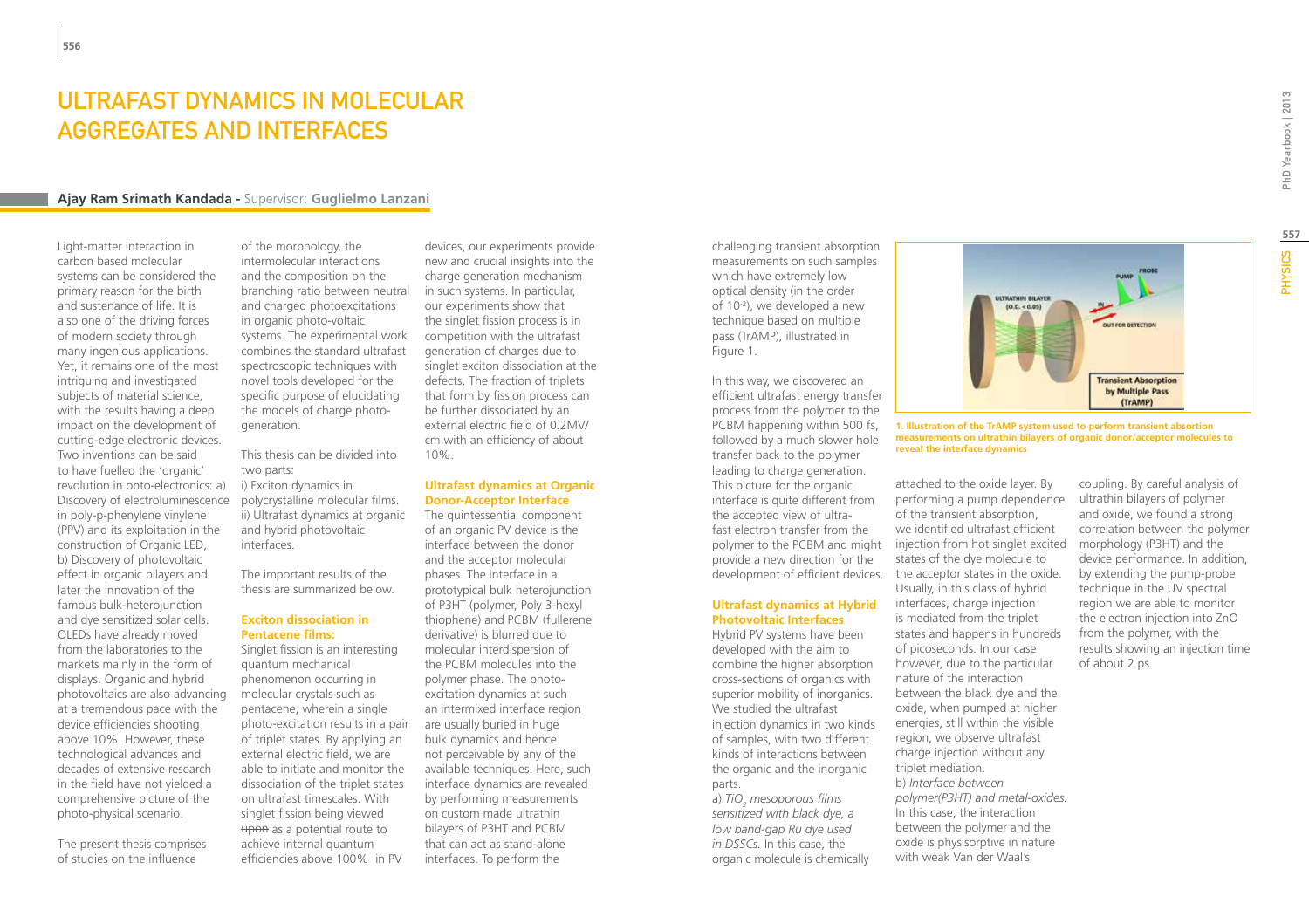### Novel functionalities in magnetic domain WALL DEVICES ON-CHIP FOR BIOLOGY AND **NANOMEDICINE**

#### **Andrea Torti -** Supervisor: **Riccardo Bertacco**

My Ph.D. activity have dealt with the study, design and implementation of novel functionalities in domain wall (DW) based magnetic devices for application in the field of biology and nanomedicine. The devices allows for the manipulation of magnetic particles at the micro- and nano-scale through the coupling with externally controlled magnetic DWs. This recent manipulation method has attracted a growing interest in biology and medicine, as functionalized magnetic particles conduits where the DWs can are commonly used as molecular and cellular carriers or markers. However, until now, the features constriction, like corners or and the applications are still limited to linear transport of biomolecules or cells in non– microfluidic environments. The aim of this research activity is twofold: on the one hand adding new features to DW magnetic micro- and nanostructures and, on the other their implementation in lab-on-a-chip systems to test medical nano-platforms for the controlled release of anti-tumor drugs.

Magnetic domain walls in confined magnetic structures form the fundamental core of the devices presented here. At the sub-micrometer scale the DW spin configuration starts to be dominated by the geometry rather than by the intrinsic properties of the

material. In this framework the DWs behaves as quasi-particles, being sources of magnetic field that can be precisely manipulated by external magnetic fields. The design of the device is thus fundamental for the realization of additional features with respect to the traditional molecular or cellular conveyors. It has been recently demonstrated how microand nanofabricated, planar stripes made by Permalloy  $(Ni_{00}Fe_{20})$  constitute excellent be nucleated and moved between adjacent geometrical curves, under the action of external magnetic fields. Methods for evaluating both computationally and experimentally the magnetic force on a superparamagnetic bead generated by DWs confined in Permalloy nanoand micro-corners are initially presented. Attractive forces in the tens of pN range are obtained for a 1 µm bead, with a spatial extension of few microns in the case of microcorners which makes them suitable for displaying cells or trapping polymeric aggregates. Using these structures microfluidic devices have been successfully implemented, mimicking the conditions of human capillaries, with switchable DWs based

trapping sites, in order to study the controlled release of Doxorubicin (DOXO) from magnetic thermo-responsive nanocarriers. As a major result of this Ph.D. activity we studied the dynamics of the thermoactuated release of Doxorubicin drug under different flow rate conditions and as a function of the thermo-responsive polymer shell of the nanocarrier. Fig. 1 shows the device with magnetic traps inside the microfluidic channel (panel a), nanocarriersaggregates loaded with DOXO trapped at the corners imaged both in bright field and in fluorescence (panel b). The fluorescence decay due to the DOXO release for different flow rate is plotted in Fig. 1 (panel c). In the second part of the experimental activity two novel functionalities in DW based nanostructures have been demonstrated. Bifurcated conduits, which combine zigzag shaped structures and curvilinear sections, have been designed and fabricated allowing for the creation of innovative single magnetic particles demultiplexer. The single particle sorting of magnetic beads of different size (1 µm and 2.8 µm) on the same structure was obtained. Furthermore, by adding another DW injector pad to a zigzag shaped conveyor it was possible to trap couples of single particles and bring them



**1. a) Optical image of the microfluidic device. b) nanocarriers aggregates trapped by the magnetic array. The fluorescence is due to DOXO loaded within. c) Plot of the DOXO release as a function of time, monitored by the fluorescent signal decay**

in contact in a reproducible way. A compatible microfluidic device allowing for the magnetically controlled meeting of two magnetic particles is currently under test.

All the above described magnetic conduits allow the motion only along a predefined path. Once the magnetic bead is trapped, it can be manipulated only along the direction imposed sorted to one of the two by the patterned structure. A major achievement of this research is represented by the demonstration of a "free" 2-dimensional manipulation on-chip based on DWs. Two-dimensional matrices of Permalloy rings allow the external user to trap and move magnetic particles without any predetermined paths, thanks to appropriate 3D magnetic fields sequences. Preliminary

experiments have shown the successful handling of 1 µm magnetic beads along linear or pseudorandom paths. Furthermore by transferring the magnetic rings pattern on the top of a PDMS microfluidic bifurcated channel, 1 um magnetic beads have been trapped in the middle of the bifurcation and magnetically branches in static fluid condition (Fig. 2)

The coupling of a magnetic particle with a single domain wall in Permalloy micro- and nanostructures has proven to be a tunable and efficient way to study and manipulate biological entities at the nano-scale in microfluidic environments. This technological platform holds the potential for improving existing lab-on-a-chip applications

**559PHYSICS** 

**2. Top) sketch of the magnetic configuration of the ring array. DW generates an attractive potential well for the functionalized bead above. Bottom) Still picture of the bead motion on the ring array embedded in the PDMS bifurcated channel. The path is enlighted in red**

and methodologies, paving the way to microfluidic tools for single molecule biophysics applications and drug delivery studies. Moreover the degree of complexity is much lower than other techniques for the single particle manipulation on-chip and they can be easily integrated in miniaturized systems.